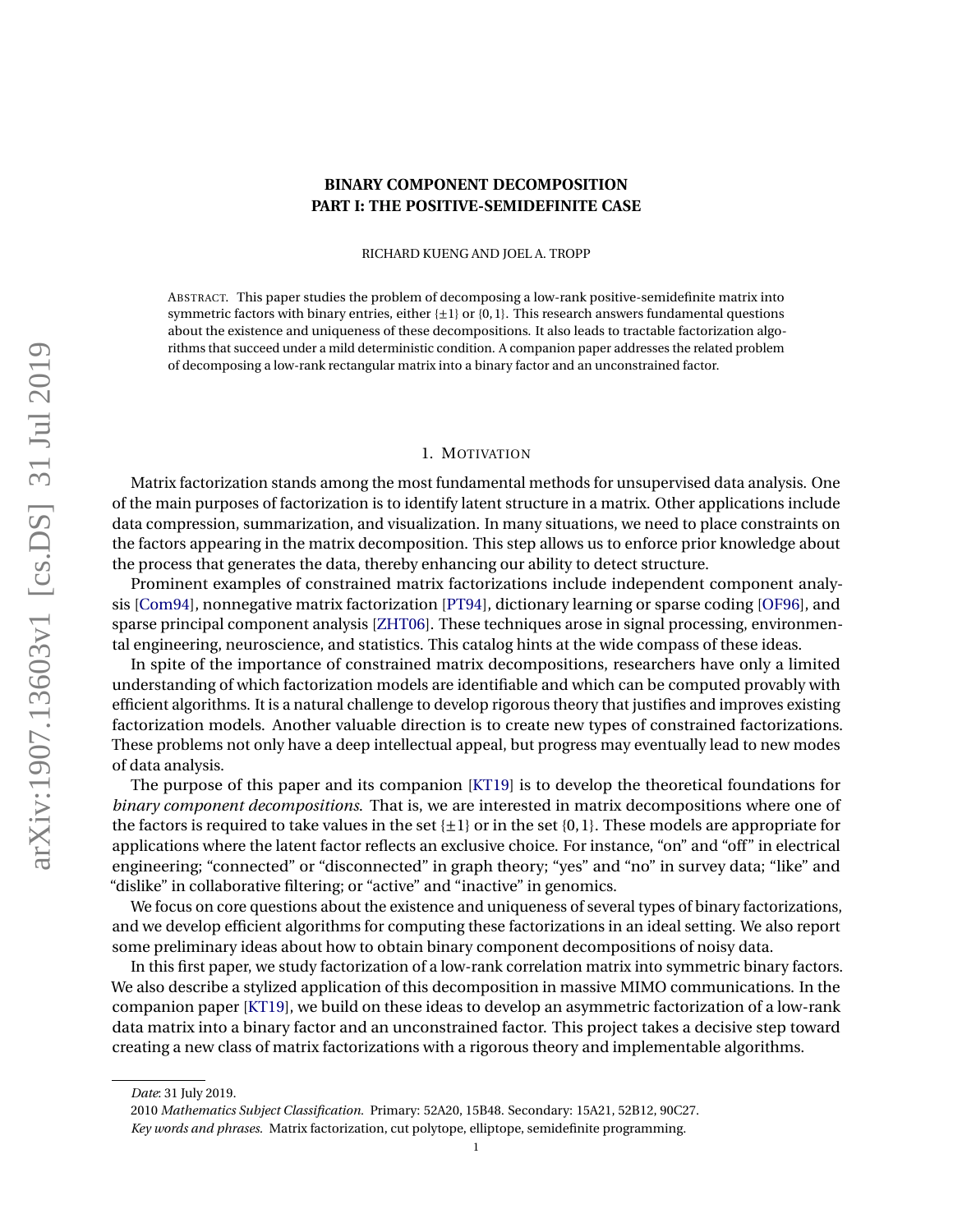1.1. **Notation.** We use standard notation from linear algebra and optimization. Scalars are indicated by lowercase Roman or Greek letters (*x*,*ξ*); lowercase bold letters (*x*,*ξ*) are (column) vectors; uppercase bold letters  $(X, \Xi)$  are matrices. Calligraphic letters  $(X)$  are reserved for sets.

Throughout, *n* is a fixed natural number. We work in the real linear space  $\mathbb{R}^n$  equipped with the standard inner product and the associated norm topology. The symbol<sup>t</sup> denotes the transpose of a vector or matrix. The standard basis in  $\mathbb{R}^n$  is the set { $e_1,...,e_n$ }. We write  $e$  for the vector of ones; its dimension is determined by context. The symbol  $\odot$  denotes the Schur (i.e., componentwise) product of vectors. The closed and open probability simplices are the sets

$$
\Delta_r = \left\{ \boldsymbol{\tau} \in \mathbb{R}^r : \tau_i \ge 0 \text{ and } \sum_{i=1}^r \tau_i = 1 \right\} \text{ and } \Delta_r^+ = \left\{ \boldsymbol{\tau} \in \mathbb{R}^r : \tau_i > 0 \text{ and } \sum_{i=1}^r \tau_i = 1 \right\}.
$$

These sets parameterize the coefficients in a convex combination.

The real linear space  $\mathbb{H}_n$  consists of symmetric  $n \times n$  matrices with real entries. We write **I** for the identity matrix; its dimension is determined by context. A positive-semidefinite (psd) matrix is a symmetric matrix with nonnegative eigenvalues. The statement  $X \ge 0$  means that X is psd. We require an elementary property of psd matrices, which we set down for reference.

<span id="page-1-1"></span>**Fact 1.1** (Conjugation rule)**.** *Conjugation respects the semidefinite order, in the following sense.*

- *(1) If*  $X \ge 0$ *, then*  $K X K^t \ge 0$  *for each matrix K with compatible dimensions.*
- *(2) If K has full column rank and*  $K X K^t \geq 0$ *, then*  $X \geq 0$ *.*

## 2. SIGN COMPONENT DECOMPOSITION AND BINARY COMPONENT DECOMPOSITION

This section introduces the two matrix factorizations that we will study in this paper, the sign component decomposition (Section [2.2\)](#page-2-0) and the binary component decomposition (Section [2.3\)](#page-3-0). It also presents our main results about situations when we can compute these factorizations with polynomial-time algorithms. We conclude with an outline of the paper (Section [2.4\)](#page-4-0).

2.1. **The eigenvalue decomposition.** Our point of departure is the famous eigenvalue decomposition. Let  $A \in \mathbb{H}_n$  be a rank-*r* correlation matrix. That is, A is a rank-*r* psd matrix with all diagonal entries equal to one. We can always write this matrix in the form

<span id="page-1-0"></span>
$$
A = \sum_{i=1}^{r} \lambda_i \mathbf{u}_i \mathbf{u}_i^{\mathsf{t}}.
$$
 (2.1)

In this expression,  $\{u_1,\ldots,u_r\}\subset\mathbb{R}^n$  is an orthonormal family of eigenvectors associated with the positive eigenvalues  $\lambda_1 \geq \lambda_2 \geq \cdots \geq \lambda_r > 0$ . Equivalently, we may express the decomposition [\(2.1\)](#page-1-0) as a matrix factorization:

$$
A = U \operatorname{diag}(\lambda) U^{\dagger} \quad \text{where} \quad U = [u_1 \quad \dots \quad u_r] \in \mathbb{R}^{n \times r} \quad \text{and} \quad \lambda = (\lambda_1, \dots, \lambda_r).
$$

The orthogonality of eigenvectors ensures that the matrix  $\bm{U}$  is orthonormal; that is,  $\bm{U}^\mathrm{t}\bm{U}$  = **I**.

Eigenvalue decompositions are a basic tool in data analysis because of a connection with principal component analysis. Let  $\mathbf{B} \in \mathbb{R}^{n \times m}$  be a data matrix whose rows are standardized.<sup>[1](#page-0-0)</sup> Then we can perform an eigenvalue decomposition [\(2.1\)](#page-1-0) of the correlation matrix  $A = BB<sup>t</sup>$  to uncover latent structure in the columns of the data matrix *B*. In this context, the eigenvectors *u<sup>i</sup>* are called *principal components*, the directions in which the columns of *B* vary the most [\[Jol02\]](#page-23-4).

In spite of the significance and elegance of the decomposition [\(2.1\)](#page-1-0), it suffers from several debilities. First, we cannot impose extra conditions on the eigenvectors to enforce prior knowledge about the data. Second, the eigenvectors are a mathematical abstraction, so they often lack a meaning or interpretation. Moreover, in applications, it is often hard to argue that the data was generated from orthogonal components. To address these limitations, we may try to develop matrix decompositions that evince other types of structure.

<sup>1</sup>A vector is *standardized* if its entries sum to zero and its Euclidean norm equals one.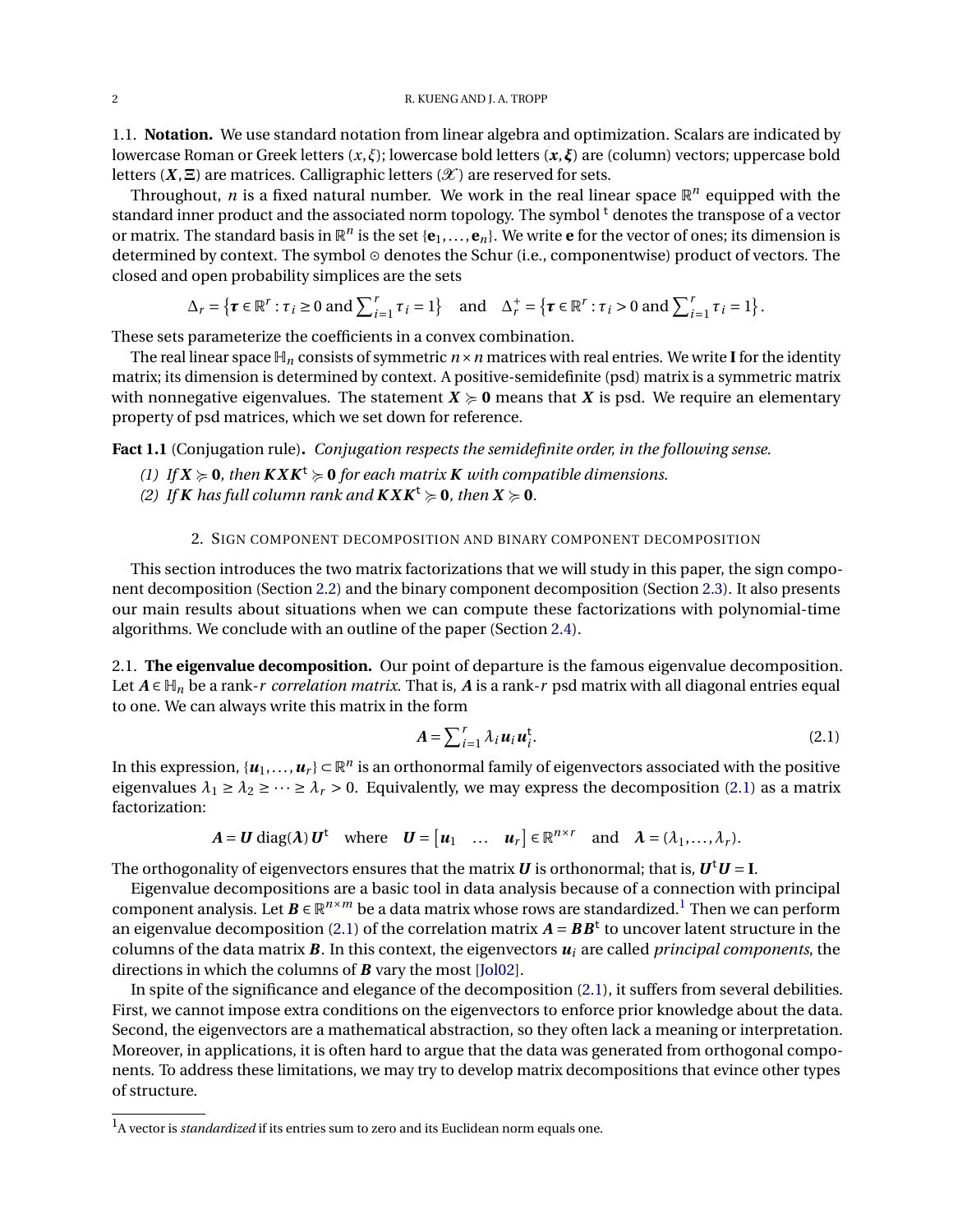<span id="page-2-3"></span>

FIGURE 2.1: *Sign component decomposition.* The sign component decomposition [\(2.2\)](#page-2-1)–[\(2.3\)](#page-2-2) expresses a correlation matrix *A* as a proper convex combination of rank-one sign matrices.

<span id="page-2-0"></span>2.2. **Sign component decomposition.** In this work, we study matrix factorization models where the underlying components are binary-valued and need not be orthogonal. We begin with the case where the entries of the components are restricted to the set  $\{\pm 1\}$ . In Section [2.3,](#page-3-0) we discuss an alternative model where the entries are restricted to the set {0, 1}.

Once again, let  $A \in \mathbb{H}_n$  be a correlation matrix. For some natural number *r*, consider the problem of decomposing the correlation matrix as a proper $^2$  $^2$  convex combination of rank-one sign matrices:

<span id="page-2-2"></span><span id="page-2-1"></span>
$$
A = \sum_{i=1}^{r} \tau_i s_i s_i^t \quad \text{where} \quad s_i \in \{\pm 1\}^r \quad \text{and} \quad (\tau_1, \dots, \tau_r) \in \Delta_r^+.
$$
 (2.2)

Equivalently, we may write the decomposition [\(2.2\)](#page-2-1) as a matrix factorization:

$$
A = S \operatorname{diag}(\tau) S^{\dagger} \quad \text{where} \quad S = \begin{bmatrix} s_1 & \dots & s_r \end{bmatrix} \in \{\pm 1\}^{n \times r} \quad \text{and} \quad \tau = (\tau_1, \dots, \tau_r) \in \Delta_r^+.
$$
 (2.3)

Note that the right-hand side of [\(2.2\)](#page-2-1) always yields a correlation matrix. See Figure [2.1](#page-2-3) for a schematic. We refer to the factorization [\(2.2\)](#page-2-1)–[\(2.3\)](#page-2-2) as a *sign component decomposition* of the correlation matrix *A*. The ±1-valued vectors *s<sup>i</sup>* are called *sign components*, and they may be correlated with each other. Altogether, these properties give the factorization a combinatorial flavor, rather than a geometric one. See Section [8](#page-18-0) for a discussion of some other discrete matrix decompositions.

2.2.1. *Schur independence.* Although the sign component decomposition may appear to be combinatorially intricate, we can compute it efficiently for a surprisingly large class of instances. This positive outcome stems from remarkable geometric properties of the set of correlation matrices. Our key insight is to avoid degenerate decompositions by requiring the sign components to be sufficiently distinct. The following definition from [\[LP96\]](#page-23-5) is central to our program.

<span id="page-2-4"></span>**Definition 2.1** (Schur independence of sign vectors). A set  $\{s_1, \ldots, s_r\} \subseteq {\{\pm 1\}}^n$  of sign vectors is *Schur independent* if the linear hull of all pairwise Schur products has the maximal dimension:

$$
\dim \operatorname{span} \{ \mathbf{s}_i \odot \mathbf{s}_j : 1 \le i, j \le r \} = \binom{r}{2} + 1.
$$

Equivalently, the family { $\mathbf{e}$ }  $\cup$  { $\mathbf{s}_i \circ \mathbf{s}_j$  : 1 ≤ *i* < *j* ≤ *r*} ⊂  $\mathbb{R}^n$  must be linearly independent.

Here are some simple observations. If a set is Schur independent, so is every subset. Schur independence of a set is unaffected if we flip the sign of any subset of the vectors. Last, it is computationally easy to check if a set of sign vectors is Schur independent.

We can interpret Definition [2.1](#page-2-4) as a "general position" property for sign vectors. A Schur independent family is always linearly independent (Lemma [4.8\)](#page-11-0), but the converse is not true in general. Indeed, the cardinality r of a Schur-independent collection of sign vectors in  $\mathbb{R}^n$  must satisfy the bound  $\overline{a}$ 

<span id="page-2-5"></span>
$$
r \le \frac{1}{2} \left( 1 + \sqrt{8n - 7} \right). \tag{2.4}
$$

When *r* meets the threshold [\(2.4\)](#page-2-5), most collections of *r* sign vectors are Schur independent. Indeed, a randomly chosen family of sign vectors is Schur independent with overwhelming probability. Here is a basic result in this direction [\[Tro18,](#page-24-1) Thm. 2.9].

<sup>2</sup>A *proper* convex combination has strictly positive coefficients.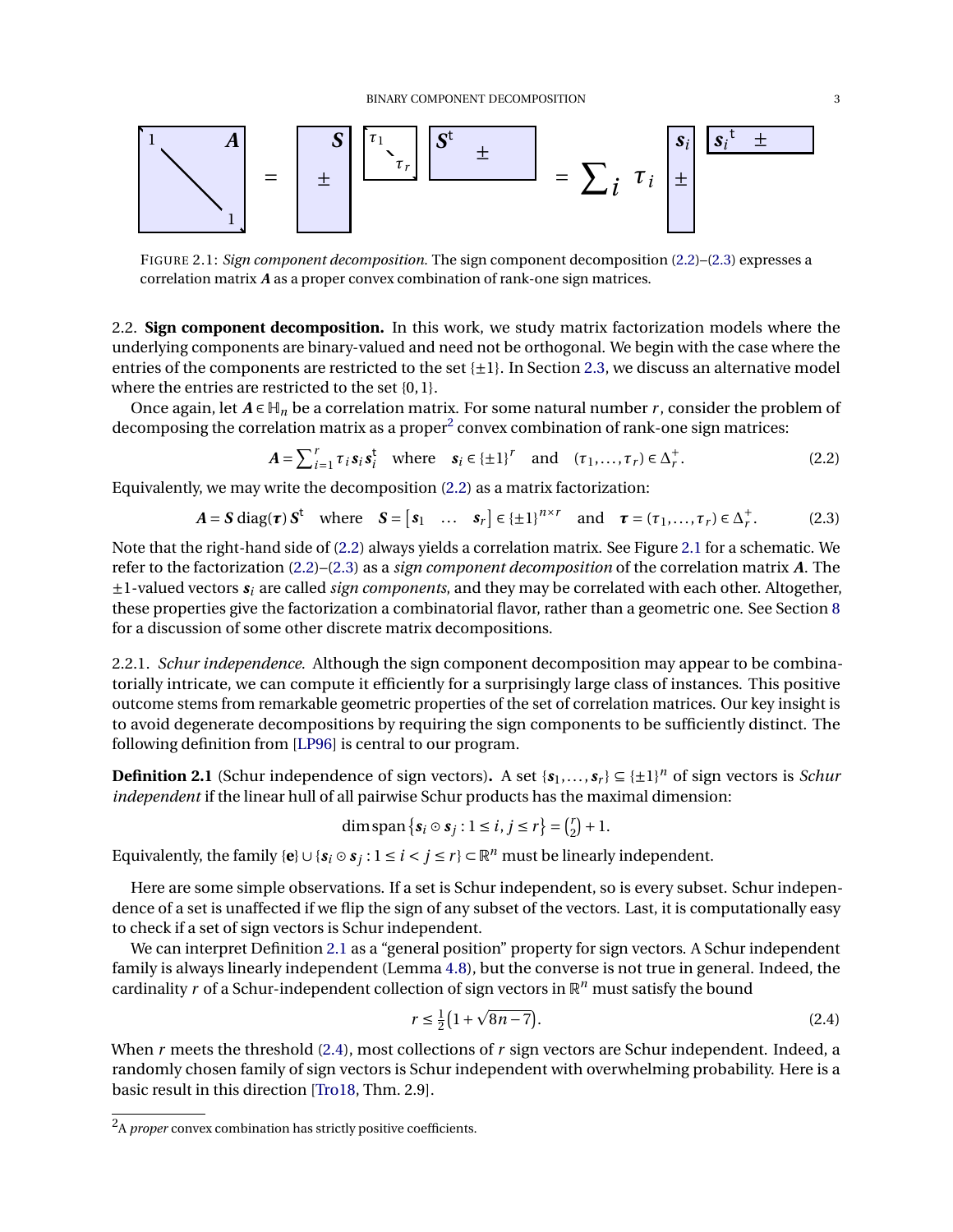<span id="page-3-1"></span>**Algorithm 1** *Sign component decomposition* [\(2.2\)](#page-2-1) *of a matrix with Schur independent components.* Implements the procedure from Section [3.7.](#page-7-0)

**Input:** Rank-*r* correlation matrix  $A \in H_n$  that satisfies [\(2.2\)](#page-2-1) with Schur independent sign components **Output:** Sign components  $\{\tilde{s}_1,\ldots,\tilde{s}_r\} \subseteq \{\pm 1\}^n$  and convex coefficients  $\tilde{\tau} \in \Delta_r^+$  where  $A = \sum_{i=1}^r \tilde{\tau}_i \tilde{s}_i \tilde{s}_i^+$ 

1 **function** SIGNCOMPONENTDECOMPOSITION(*A*) <sup>2</sup> [*n*,∼] ← size(*A*) and *r* ← rank(*A*) 3 **for** *i* = 1 to (*r* −1) **do** 4  $U \leftarrow \text{orth}(A)$   $\triangleright$  Find a basis for the range of *A* 5 **g**  $\leftarrow$  randn(*n*, 1) . Draw a random direction 6 Find the solution  $X_{\star}$  to the semidefinite program  $\triangleright$  Step 1  $\max_{X \in \mathbb{H}_n}$   $\mathbf{g}^{\mathsf{t}} X \mathbf{g}$  subject to  $\text{trace}(\mathbf{U}^{\mathsf{t}} X \mathbf{U}) = n, \text{diag}(X) = \mathbf{e} \text{ and } X \succcurlyeq \mathbf{0}$ 7 Factorize the rank-one matrix  $X_{\star} = \tilde{s}_i \tilde{s}_i^{\text{t}}$  $\triangleright$  Extract a sign component 8 Find the solution  $\zeta_{\star}$  to the semidefinite program  $\blacktriangleright$  Step 2  $\max_{\zeta \in \mathbb{R}}$  *ζ* subject to  $\zeta A + (1 - \zeta)X_{\star} \succcurlyeq 0$ 9  $A \leftarrow \zeta_{\star} A + (1 - \zeta_{\star}) X_{\star}$  . Step 3 10 Factorize the rank-one matrix  $A = \tilde{s}_r \tilde{s}_r^t$  $\rhd$  rank(*A*) = 1 in final iteration 11 Find the solution  $\tilde{\tau} \in \Delta_r^+$  to the linear system  $\triangleright$  Step 4  $A = \sum_{i=1}^r \tilde{\tau}_i \tilde{s}_i \tilde{s}_i^{\text{t}}$ 

<span id="page-3-3"></span>**Fact 2.2** (Tropp). Suppose that the vectors  $s_1, \ldots, s_r$  are drawn independently and uniformly at random *from* {±1}<sup>n</sup>. Then { $s_1, \ldots, s_r$ } *is Schur independent with probability at least* 1 − *r*<sup>2</sup> exp(−*n*/*r*<sup>2</sup>).

See [\[Tro18,](#page-24-1) Thms. 2.10, 2.11] for extensions to other probability models and significant improvements.

2.2.2. *Computing a sign component decomposition.* The main outcome of this paper is an efficient algorithm for computing the sign component decomposition of a rich class of correlation matrices. Schur independence of the sign components is the only condition required.

<span id="page-3-2"></span>**Theorem I** (Sign component decomposition). Let  $A ∈ H_n$  be a rank-r correlation matrix that admits a sign *component decomposition* [\(2.2\)](#page-2-1)*–*[\(2.3\)](#page-2-2) *where the family* {*s*1,..., *s<sup>r</sup>* } *of sign components is Schur independent. Then the sign component decomposition is uniquely determined up to trivial symmetries. Algorithm [1](#page-3-1) computes the decomposition in time polynomial in n.*

The uniqueness claim in Theorem [I](#page-3-2) is established in Theorem [3.4.](#page-6-0) The computational claim is the content of Theorem [3.7.](#page-9-0)

Sign component decompositions have a combinatorial quality, and they are related to challenging combinatorial optimization problems, such as MAXCUT [\[Kar72\]](#page-23-6). Thus, it seems surprising that this factorization is ever tractable. Nonetheless, Theorem [I](#page-3-2) asserts that we can compute the sign component decomposition under a mild regularity condition. This condition—Schur independence of the sign components—may seem alien at first sight, but it is intimately related to the uniqueness of the factorization; see Section [3.4.](#page-6-1)

Theorem [I](#page-3-2) only asserts that we can factorize a low-rank matrix. We report methods for overcoming this difficulty in the companion paper [\[KT19\]](#page-23-3), but the fundamental problem of factorizing noisy matrices remains open. Indeed, Theorem [I](#page-3-2) relies on remarkable geometric properties that are not stable under perturbation of the input matrix. We will address this practical issue in future work.

<span id="page-3-0"></span>2.3. **Binary component decomposition.** Sign component decomposition provides a foundation for computing other types of binary factorizations. In particular, we can also study models where the components take values in the set {0, 1}. Let us summarize our results for the latter problem.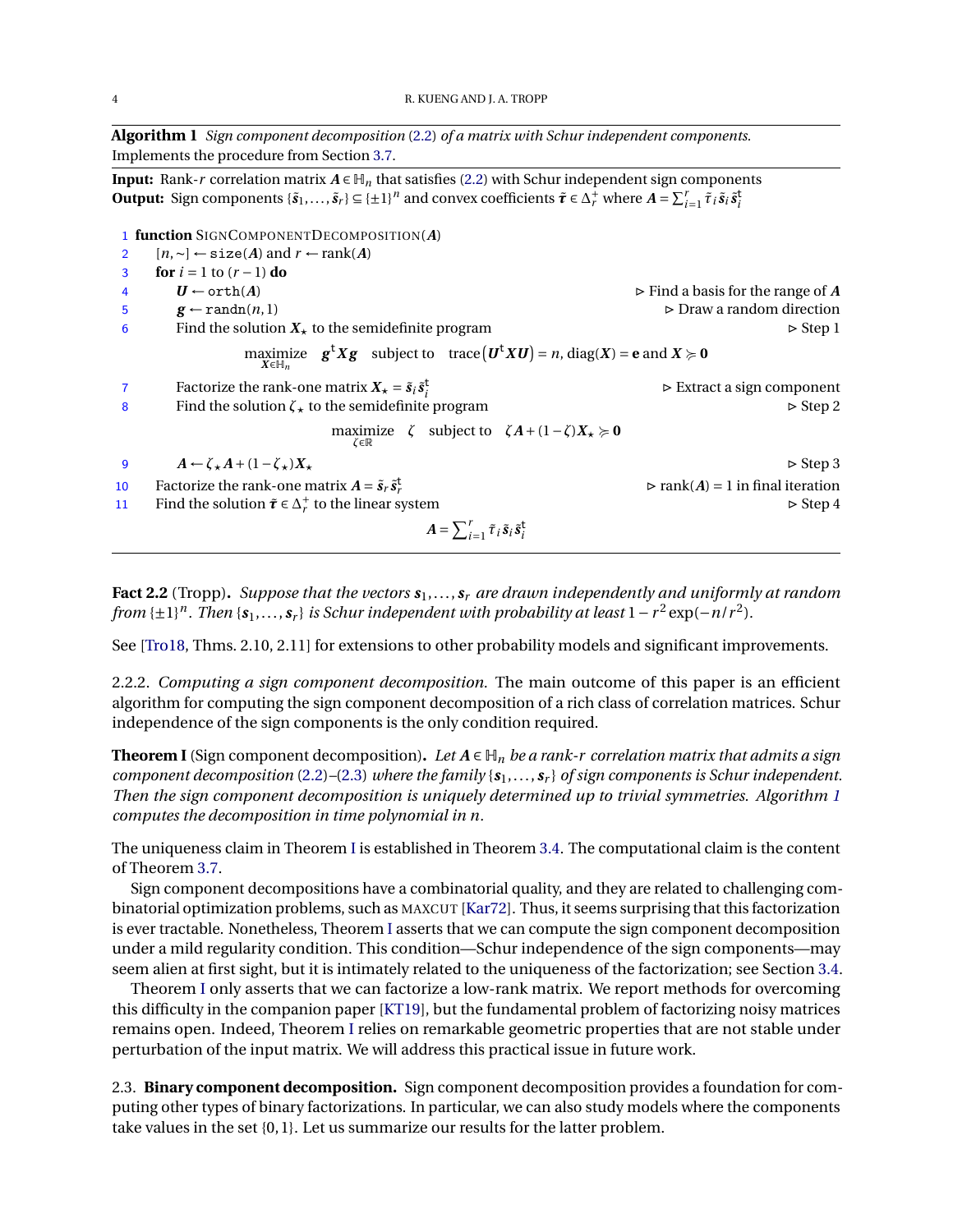Let  $H \in \mathbb{H}_n$  be a psd matrix. Our goal is to find a representation

<span id="page-4-2"></span><span id="page-4-1"></span>
$$
\boldsymbol{H} = \sum_{i=1}^{r} \tau_i \boldsymbol{z}_i \boldsymbol{z}_i^{\mathrm{t}} \quad \text{where} \quad \boldsymbol{z}_i \in \{0,1\}^n \text{ and } (\tau_1, \dots, \tau_r) \in \Delta_r^+.
$$

Equivalently, we may write the decomposition [\(2.5\)](#page-4-1) as a matrix factorization:

$$
A = Z \operatorname{diag}(\tau) Z^{t} \quad \text{where} \quad Z = [z_1 \quad \dots \quad z_r] \in \{0,1\}^{n \times r} \quad \text{and} \quad \tau = (\tau_1, \dots, \tau_r) \in \Delta_r^+.
$$
 (2.6)

We refer to [\(2.5\)](#page-4-1)–[\(2.6\)](#page-4-2) as a *binary component decomposition* of the matrix *H*. The vectors *z<sup>i</sup>* are called *binary components*.

We can connect the binary component decomposition with the sign component decomposition by a simple device. Just observe that there is an affine map that places binary vectors and sign vectors in one-to-one correspondence:

$$
F: \{0,1\}^n \to \{\pm 1\}^n \text{ where } F: z \mapsto 2z - e \text{ and } F^{-1}: s \mapsto \frac{1}{2}(s+e). \tag{2.7}
$$

Owing to the correspondence [\(2.7\)](#page-4-3), Schur independence of sign vectors begets a concept of Schur independence for binary vectors.

<span id="page-4-4"></span>**Definition 2.3** (Schur independence of binary vectors). Let  $z_0 = e$ . A set  $\{z_1, \ldots, z_r\} \subseteq \{0, 1\}^n$  of binary vectors is *Schur independent* if

<span id="page-4-3"></span>
$$
\dim \operatorname{span}\left\{z_i \odot z_j : 0 \leq i, j \leq r\right\} = \binom{r}{2} + 1.
$$

Proposition [6.3](#page-16-0) describes the precise relationship between the two notions of Schur independence.

The correspondence [\(2.7\)](#page-4-3) also allows us to reduce binary component decomposition to sign component decomposition. The following result is a (nontrivial) corollary of Theorem [I.](#page-3-2)

<span id="page-4-6"></span>**Theorem II** (Binary component decomposition). Let  $H \in \mathbb{H}_n$  be a rank-r psd matrix that admits a binary *component decomposition* [\(2.5\)](#page-4-1)–[\(2.6\)](#page-4-2) *where the family* { $z_1$ ,...,  $z_r$ } *of binary components is Schur independent. Then the binary component decomposition is uniquely determined up to trivial symmetries. Algorithm [2](#page-5-0) computes the decomposition in time polynomial in n.*

See Section [6.4](#page-16-1) for the proof.

The binary component decomposition [\(2.5\)](#page-4-1) is closely related to the (symmetric) cut decomposition [\[FK99,](#page-23-7) [AN06\]](#page-22-0). In general, cut decompositions seem to involve challenging combinatorial optimization problems. Viewed from this angle, it seems surprising that binary component decompositions are unique and efficiently computable. See Section [8](#page-18-0) for further discussion.

It is worthwhile to point out that the regularity condition for binary components differs slightly from its counterpart for sign components. The vector **e** of ones features in Definition [2.3](#page-4-4) but not in Definition [2.1.](#page-2-4) This modification imposes slightly more stringent conditions on binary components. It arises from the fact that the two decompositions enjoy different symmetries: sign vectors are invariant under flipping the global sign, while binary vectors are not.

<span id="page-4-0"></span>2.4. **Roadmap.** Section [3](#page-4-5) discusses the problems of existence, uniqueness, and computability of sign component decompositions at a high level. Section [4](#page-9-1) elaborates on the geometry of the set of correlation matrices and its implications for sign component decomposition. Section [5](#page-13-0) proves that Algorithm [1](#page-3-1) computes a sign component decomposition. Section [6](#page-15-0) treats the binary component decomposition. Afterward, in Section [7,](#page-17-0) we present a stylized application to massive MIMO communication. Section [8](#page-18-0) covers related work.

# 3. EXISTENCE, UNIQUENESS, AND COMPUTATION

<span id="page-4-5"></span>This section introduces a geometric perspective on the sign component decomposition. This view leads to our main results on existence, uniqueness, and computability.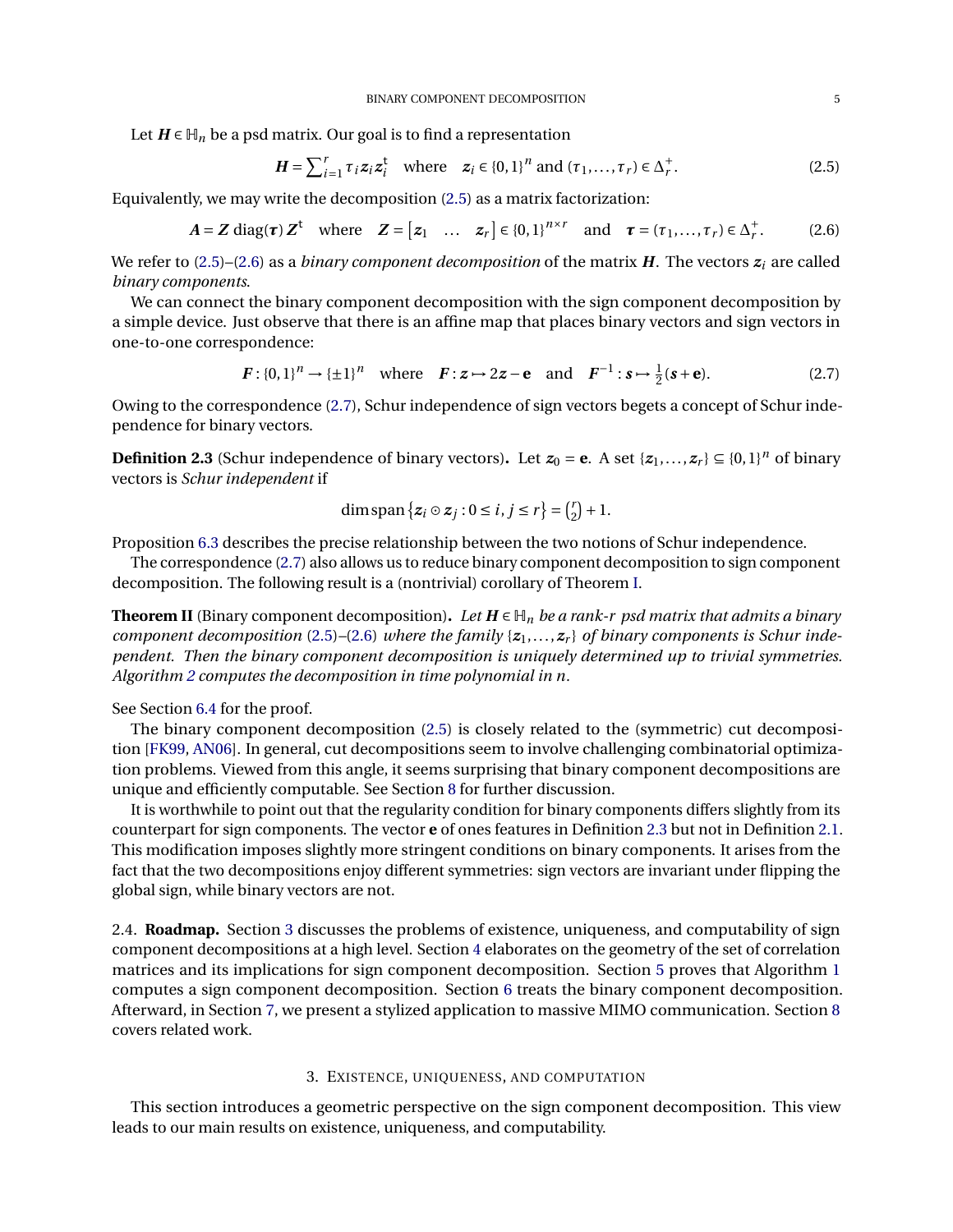<span id="page-5-0"></span>**Algorithm 2** *Binary component decomposition* [\(2.5\)](#page-4-1) *of a matrix with Schur independent components*. Implements the procedure from Section [6.4.](#page-16-1)

**Input:** Rank-*r* symmetric matrix  $H \in H_n$  that satisfies [\(2.5\)](#page-4-1) with Schur independent binary components. **Output:** Binary components  $\{\tilde{z}_1,\ldots,\tilde{z}_r\} \subseteq \{0,1\}^n$  and convex coefficients  $\tilde{\tau} \in \Delta_r$  where  $H = \sum_{i=1}^r \tilde{\tau}_i \tilde{z}_i \tilde{z}_i^{\dagger}$ 

## 1 **function** BINARYCOMPONENTDECOMPOSITION(*H*)

2 Find the solution  $A \in \mathbb{H}_n$  to the linear system

diag(*X*) = **e** and  $R(4H - X)R = 0$  where  $R = I - n^{-1}$ **ee**<sup>t</sup>

- 3 Apply Algorithm [1](#page-3-1) to *A* to obtain sign components  $\tilde{s}_1, \ldots, \tilde{s}_r$  and convex coefficients  $\tilde{\boldsymbol{\tau}} \in \Delta_r^+$
- <sup>4</sup> Find the solution *ξ* ∈ R *r*

 $\triangleright$  Resolve sign ambiguities

$$
n\sum_{i=1}^{r} \tilde{\tau}_i \xi_i \tilde{\mathbf{s}}_i = (4\mathbf{H} - \mathbf{A})\mathbf{e} - 2n \operatorname{trace}(\mathbf{H})\mathbf{e}
$$

5 Set  $\tilde{z}_i = \frac{1}{2}(\xi_i \tilde{s}_i + \mathbf{e})$  for each index *i* 

3.1. **Questions.** We focus on three fundamental problems raised by the definition [\(2.2\)](#page-2-1)–[\(2.3\)](#page-2-2) of the sign component decomposition:

- (1) **Existence:** Which correlation matrices admit a sign component decomposition?
- (2) **Uniqueness:** When is the sign component decomposition unique, modulo symmetries?
- (3) **Computation:** How can we find a sign component decomposition in polynomial time?

The rest of this section summarizes our answers to these questions. To make the narrative more kinetic, we postpone some standard definitions and the details of the analysis to subsequent sections. While the first two problems reduce to basic geometric considerations, our investigation of the third question pilots us into more interesting territory.

There is also a fourth fundamental problem:

(4) **Robustness:** How can we find a sign component decomposition from a noisy observation?

We do not treat this question here, but we present some limited results for a closely related decomposition in the companion work [\[KT19\]](#page-23-3). Understanding robustness is a critical topic for future research.

3.2. **Existence of the sign component decomposition.** The first order of business is to delineate circumstances in which a correlation matrix admits a sign component decomposition.

To that end, we introduce the *elliptope*, the set of all correlation matrices with fixed dimension:

$$
\mathcal{E}_n = \left\{ X \in \mathbb{H}_n : \text{diag}(X) = \mathbf{e} \text{ and } X \succcurlyeq \mathbf{0} \right\}.
$$

The geometry of the elliptope plays a central role in our development, so we take note of some basic properties. The elliptope  $\mathcal{E}_n$  is a compact convex subset of  $\mathbb{H}_n$ , and we can optimize a linear functional over the elliptope using a simple semidefinite program. Among other things, the elliptope  $\mathscr{E}_n$  contains each rank-one sign matrix  $ss^{\sf t}$  generated by a sign vector  $s \in \{\pm 1\}^n.$  In fact, each rank-one sign matrix is an extreme point of the elliptope.

Next, let us construct the set of correlation matrices that admit a sign component decomposition. The (signed) *cut polytope* is the convex hull of the rank-one sign matrices:

<span id="page-5-1"></span>
$$
\mathcal{C}_n = \text{conv}\{\mathbf{s}\mathbf{s}^{\mathbf{t}} : \mathbf{s} \in \{\pm 1\}^n\} \subset \mathbb{H}_n. \tag{3.1}
$$

It is easy to verify that the extreme points of the cut polytope are precisely the rank-one sign matrices. Since each rank-one sign matrix belongs to the elliptope, convexity ensures that the cut polytope is contained in the elliptope:  $\mathcal{C}_n \subset \mathcal{E}_n$ . This inclusion is strict. In view of these relationships, we can think about the elliptope as a semidefinite relaxation of the cut polytope.

The next statement is an immediate consequence of [\(2.2\)](#page-2-1) and [\(3.1\)](#page-5-1).

<span id="page-5-2"></span>**Proposition 3.1** (Sign component decomposition: Existence). *A correlation matrix*  $A \in \mathcal{E}_n$  *admits a sign component decomposition* [\(2.2\)](#page-2-1) *if and only if*  $A \in \mathcal{C}_n$ *.*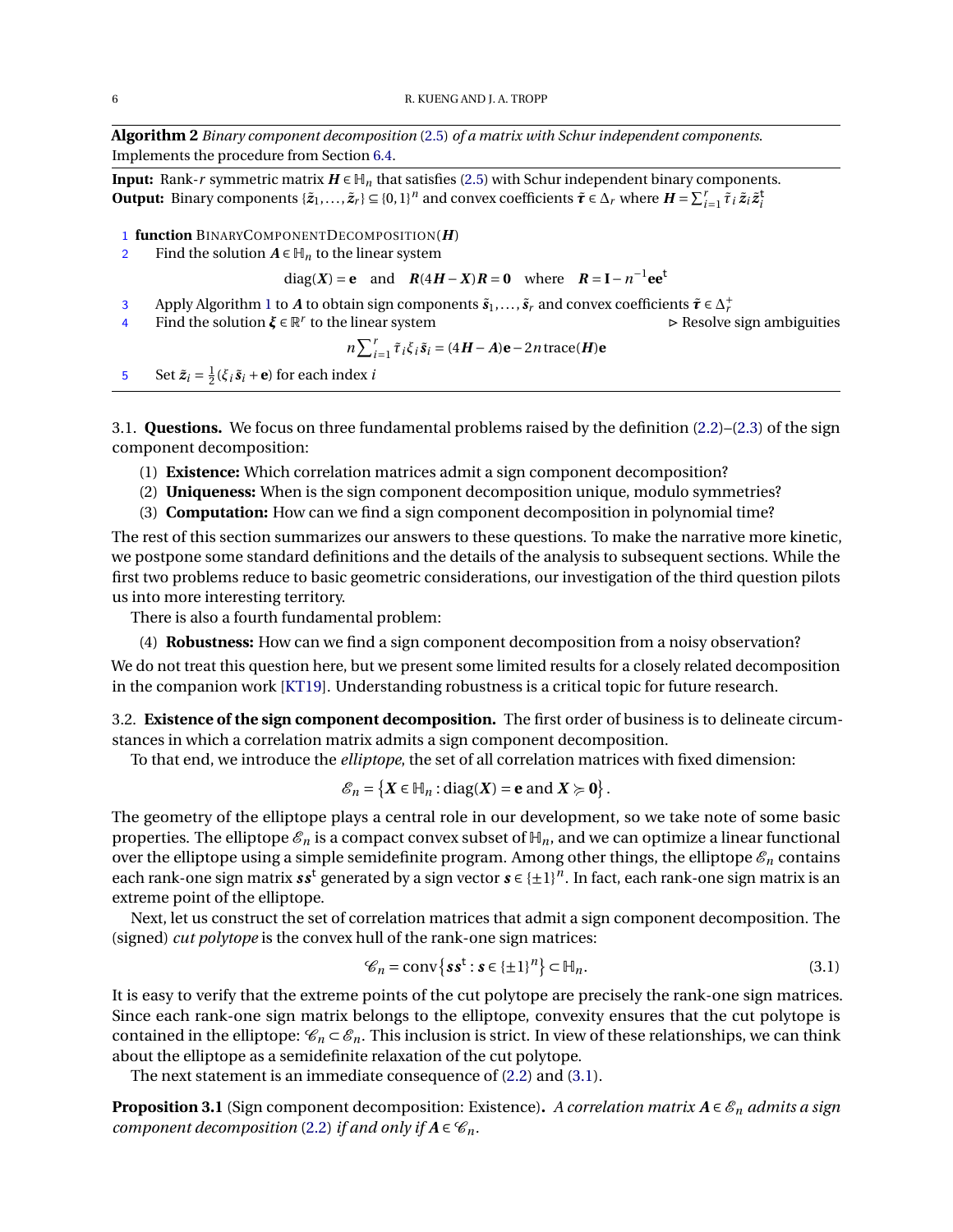This simple result masks the true difficulty of the problem because the cut polytope is a very complicated object. In fact, it is computationally hard just to decide whether a given correlation matrix belongs to the cut polytope [\[DL97\]](#page-23-8).

3.3. **Symmetries of the sign component decomposition.** Proposition [3.1](#page-5-2) tells us that each matrix in the cut polytope admits a sign component decomposition. The next challenge is to understand when this decomposition is determined uniquely.

First, observe that each sign component decomposition  $A = \sum_{i=1}^r \tau_i s_i s_i^t$  has a parametric representation  $(\tau_i, s_i)$  for  $i = 1, ..., r$ . In this representation, *r* is a natural number,  $(\tau_1, ..., \tau_r) \in \Delta_r^+$  $^+_r$ , and the sign components  $s_i \in \{\pm 1\}^n$ . But there is no way to distinguish an ordering of the pairs  $(i \rightarrow \pi(i)$  for a permutation π) or to distinguish the global sign of a sign component ( $s_i$   $\mapsto \xi_i s_i$  for  $\xi_i$  ∈ {±1}). Therefore, we regard two parametric representations as *equivalent* if they have the same number of terms and the terms coincide up to permutations and sign flips.

In summary, a correlation matrix has a *unique* sign component decomposition if the parametric representation of every possible sign component decomposition belongs to the same equivalence class.

<span id="page-6-1"></span>3.4. **Uniqueness of the sign component decomposition.** Geometrically, the sign component decompo-sition [\(2.2\)](#page-2-1) is a representation of a matrix  $A \in \mathcal{C}_n$  as a proper convex combination of the extreme points of the cut polytope, namely the rank-one sign matrices. The representation is unique if and only if the participating extreme points generate a simplicial face of the cut polytope.

<span id="page-6-2"></span>**Proposition 3.2** (Sign component decomposition: Uniqueness). *A matrix*  $A \in \mathcal{C}_n$  *admits a unique sign component decomposition* [\(2.2\)](#page-2-1) *if and only if A belongs to the relative interior of a simplicial face of the cut polytope*  $\mathscr{C}_n$ *.* 

See Section [4.2](#page-10-0) for the definition of a simplicial face; Proposition [3.2](#page-6-2) follows from the discussion there.

Unfortunately, there is no simple or computationally tractable description of the simplicial faces of the cut polytope [\[DL97\]](#page-23-8). As a consequence, we cannot expect to produce a sign component decomposition of a general element of the cut polytope, even when the decomposition is uniquely determined.

Instead, let us focus on simplicial faces of the elliptope that are generated by rank-one sign matrices. These distinguished faces are always simplicial faces of the cut polytope because  $\mathcal{C}_n \subset \mathcal{E}_n$  and the rank-one sign matrices are extreme points of both sets. Thus, Proposition [3.2](#page-6-2) has the following consequence.

<span id="page-6-3"></span>**Corollary 3.3** (Sign component decomposition: Sufficient condition for uniqueness). *For a family*  $\mathcal{S} =$  $\{s_1,\ldots,s_r\} \subseteq \{\pm 1\}^n$  of sign vectors, suppose that  $\mathcal{F} = \text{conv}\{ss^t : s \in \mathcal{S}\}\$ is a simplicial face of the elliptope  $\mathcal{E}_n$ . If *A* belongs to the relative interior of  $\mathcal F$ , then *A* admits a unique sign component decomposition [\(2.2\)](#page-2-1).

See Section [4.4](#page-11-1) for further details.

3.5. **Simplicial faces of the elliptope.** This is where things get interesting. Corollary [3.3](#page-6-3) suggests that we shift our attention to those correlation matrices that belong to a simplicial face of the elliptope that is generated by rank-one sign matrices. This class of matrices admits a beautiful characterization.

<span id="page-6-0"></span>**Theorem 3.4** (Simplicial faces of the elliptope: Characterization). Let  $\mathcal{S} = \{s_1, \ldots, s_r\} \subseteq \{\pm 1\}^n$  be a set of *sign vectors. The following are equivalent:*

- *(1) The family*  $\mathcal S$  *of sign vectors is Schur independent.*
- (2) *The set*  $\mathcal{F} = \text{conv}\{\textbf{s}\textbf{s}^t : \textbf{s} \in \mathcal{S}\}\)$  *is a simplicial face of the elliptope*  $\mathcal{E}_n$ *.*

*Either condition implies that each correlation matrix in the relative interior of*  $\mathcal F$  *has a unique sign component decomposition* [\(2.2\)](#page-2-1)*.*

The implication (1)  $\Rightarrow$  (2) was established by Laurent and Poljak [\[LP96\]](#page-23-5); The reverse direction (2)  $\Rightarrow$  (1) is new; see Section [4.4](#page-11-1) for the proof. The last statement is the content of Corollary [3.3.](#page-6-3)

To summarize, when  $r$  satisfies [\(2.4\)](#page-2-5), almost all families of  $r$  sign vectors in  $\mathbb{R}^n$  are Schur independent. The convex hull of the associated rank-one sign matrices forms a simplicial face of the elliptope. Every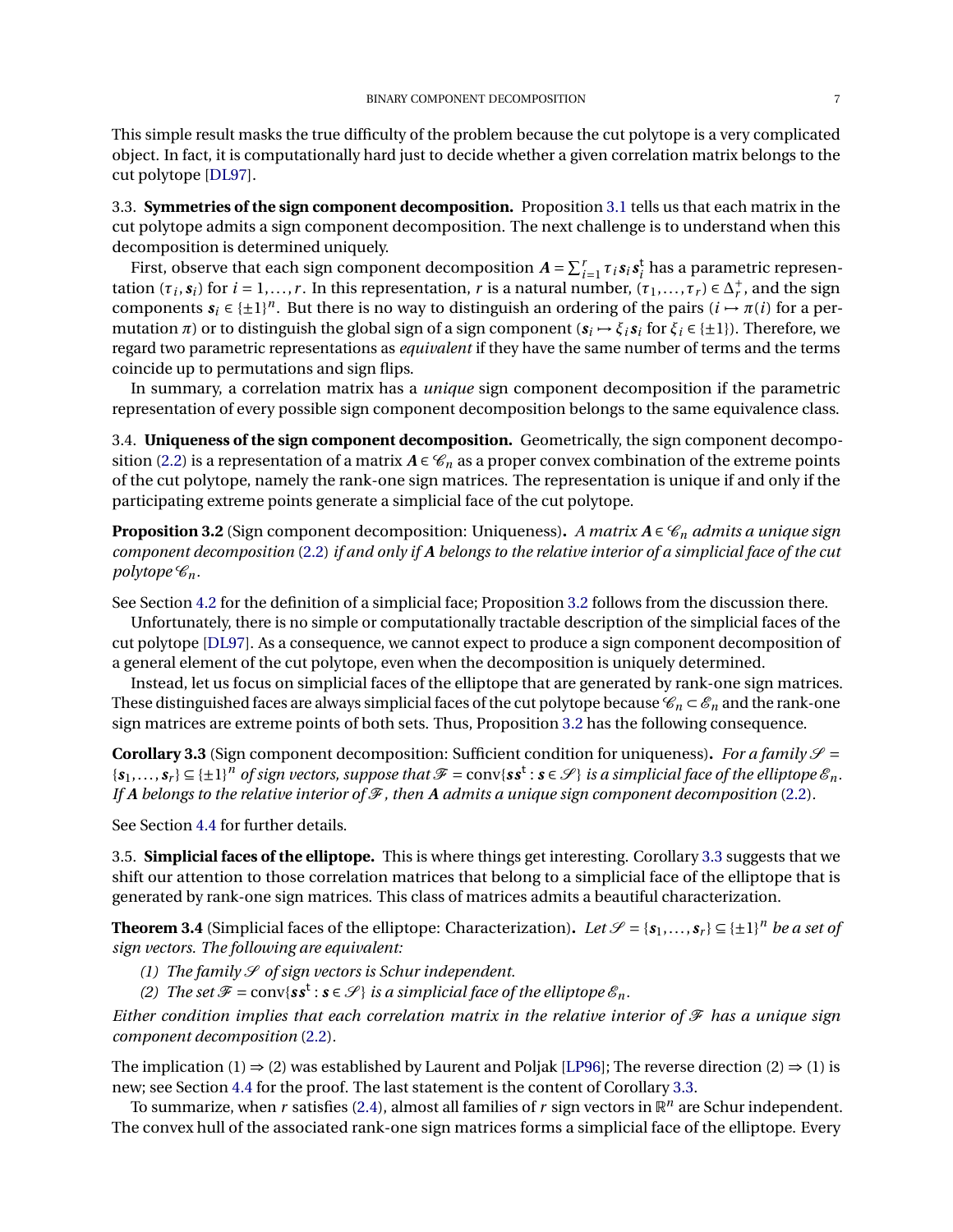<span id="page-7-1"></span>

FIGURE 3.1: *Exposing a simplicial face of the elliptope.* The hyperplane [*gray*] separates a one-dimensional simplicial face [*blue*] from the elliptope  $\mathcal{E}_3$  [*orange*].

correlation matrix in the relative interior of this face admits a unique sign component decomposition. The problem is how to find the decomposition.

**Remark 3.5** (Other kinds of simplicial faces)**.** The elliptope has simplicial faces that are not described by Theorem [3.4.](#page-6-0) Indeed, for  $n \ge 5$ , the elliptope  $\mathcal{E}_n$  has edges that are not generated as the convex hull of two rank-one sign matrices; see [\[LP96,](#page-23-5) Example 3.3].

3.6. **Separating simplicial faces from the elliptope.** As we have seen, the elliptope has an enormous number of simplicial faces that are generated by rank-one sign matrices. Remarkably, we can produce an explicit linear functional that exposes this type of face. This construction allows us to optimize over these distinguished simplicial faces, which is the core ingredient in our algorithm for sign component decomposition.

<span id="page-7-2"></span>**Theorem 3.6** (Simplicial faces of the elliptope: Finding a separator)**.** *Fix a Schur independent family*  $\mathscr{S} = \{\mathbf{s}_1,\ldots,\mathbf{s}_r\} \subseteq \{\pm 1\}^n$  of sign vectors, and let  $\mathbf{P} \in \mathbb{H}_n$  be the orthogonal projector onto span  $\mathscr{S}$ . Construct *the linear functional*

<span id="page-7-3"></span>
$$
\psi(X) = n^{-1} \operatorname{trace}(\mathbf{P}X) \quad \text{for } X \in \mathbb{H}_n.
$$

*Then*  $\psi$  *exposes the simplicial face*  $\mathcal{F} = \text{conv}\{s\}$ :  $s \in \mathcal{S}$  *of the elliptope*  $\mathcal{E}_n$ *. That is,* 

 $\psi(X) \leq 1$  *for all*  $X \in \mathcal{E}_n$  *and*  $\mathcal{F} = \{X \in \mathcal{E}_n : \psi(X) = 1\}.$ 

See Section [4.5](#page-12-0) for the proof. See Figure [3.1](#page-7-1) for an illustration.

<span id="page-7-0"></span>3.7. **Computing the sign component decomposition.** With this preparation, we may now present an algorithm that computes the sign component decomposition [\(2.2\)](#page-2-1) of a correlation matrix whose sign components are Schur independent. The procedure is iterative, and it can be regarded as an algorithmic implementation of Carathéodory's theorem [\[Sch14,](#page-24-2) Thm. 1.1.4] or a variant of the Grötschel–Lovász– Schrijver method [\[GLS93,](#page-23-9) Thm. 6.5.11].

Assume that we are given a correlation matrix  $A \in \mathcal{E}_n$  that admits a sign component decomposition with Schur independent sign components:

$$
A = \sum_{i=1}^{r} \tau_i s_i s_i^t \quad \text{where} \quad \mathcal{S} = \{s_1, \dots, s_r\} \subseteq \{\pm 1\}^n \text{ is Schur independent.}
$$
 (3.2)

As usual, the coefficients  $(\tau_1, \ldots, \tau_r) \in \Delta_r^+$ <sup>*r*</sup>. The matrix *A* belongs to the relative interior of the set  $\mathcal{F}$  = conv{ $s s^t : s \in \mathscr{S}$ }. Theorem [3.4](#page-6-0) implies that  $\mathscr{F}$  is a simplicial face of the elliptope  $\mathscr{E}_n$  and the sign component decomposition of *A* is unique. Theorem [3.6](#page-7-2) allows us to formulate optimization problems over the set  $\mathscr{F}$ .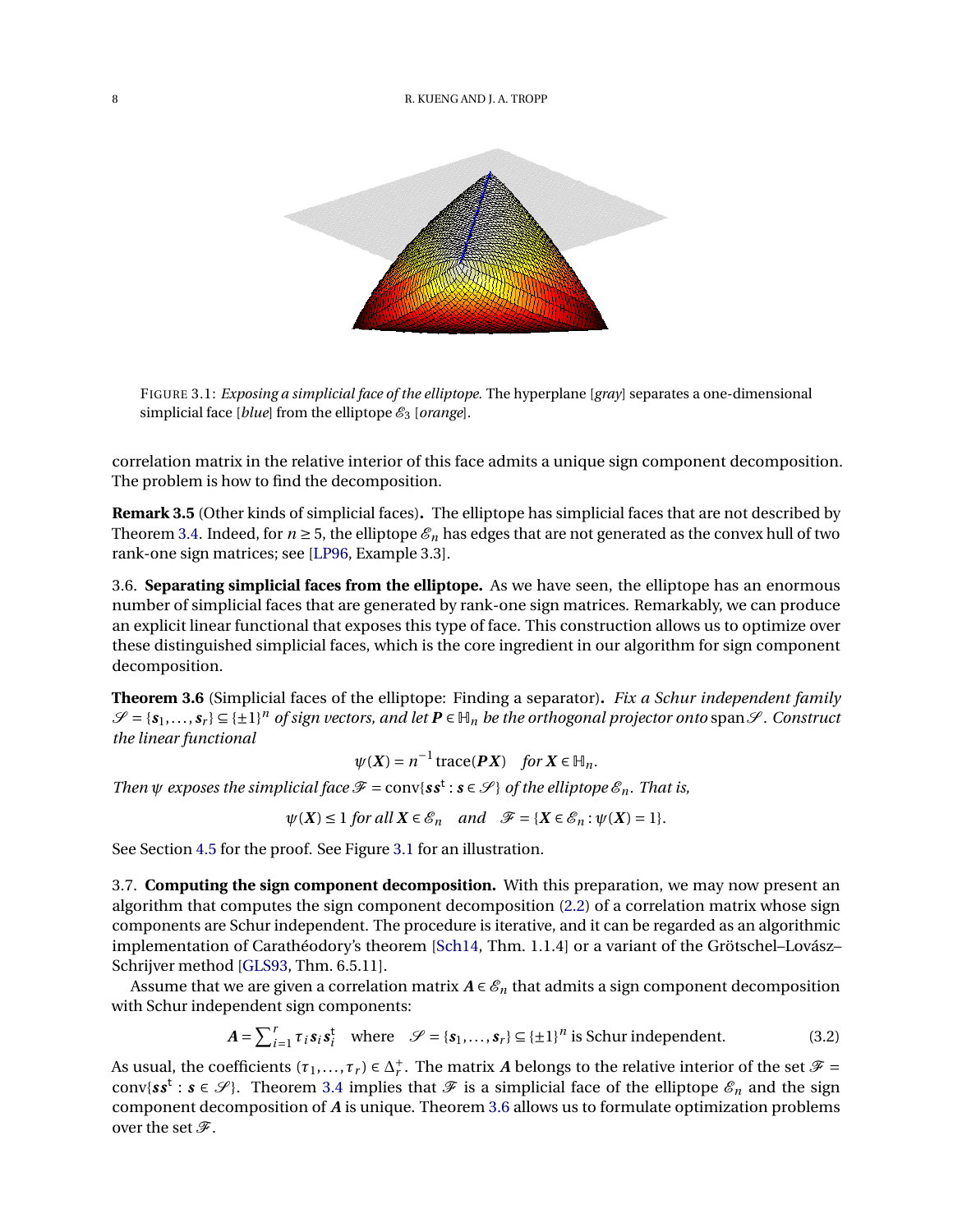<span id="page-8-0"></span>

FIGURE 3.2: *Illustration of Algorithm [1.](#page-3-1)* The matrix *A* belongs to the relative interior of the simplex  $\mathscr{F} = \text{conv}\left\{s_1s_1^t, s_2s_2^t, s_3s_3^t\right\}$ . [*left*] Random optimization over the simplex  $\mathscr F$  identifies an extreme point with probability one. In this diagram, maximizing the linear functional  $X \to \text{trace}(gg^{\dagger}X)$  over  $\mathscr{F}$  locates the rank-one matrix  $s_2 s_2^t$ . [*right*] To remove the contribution of the rank-one matrix  $s_2 s_2^t$  from the matrix *A*, we traverse the ray from the rank-one matrix through the matrix A until we arrive at a facet of  $\mathscr F$ . The terminus *A*<sup> $\prime$ </sup> of the ray is a proper convex combination of the remaining rank-one matrices.

The following procedure exploits these insights to identify the sign component decomposition of *A*. Figure [3.2](#page-8-0) illustrates the geometry, while Algorithm [1](#page-3-1) provides pseudocode.

- **Step 0: Initialization.** Let  $A \in \mathcal{E}_n$  be a rank-*r* correlation matrix of the form [\(3.2\)](#page-7-3). Compute the orthogonal projector  $P \in \mathbb{H}_n$  onto range(*A*) = span $\mathscr{S}$ , and set  $\psi(X) = n^{-1}$  trace( $PX$ ).
- Step 1: Random optimization. Draw a (standard normal) random vector  $g \in \mathbb{R}^n$ . Find a solution to the semidefinite program

$$
\underset{X\in\mathbb{H}_n}{\text{maximize}} \quad \mathbf{g}^{\mathsf{t}} X \mathbf{g} \quad \text{subject to} \quad \psi(X) = 1 \text{ and } X \in \mathcal{E}_n.
$$

According to Theorem [3.6,](#page-7-2) the constraint set is precisely the simplex  $\mathcal F$ . With probability one, the unique solution  $X_\star$  is an extreme point of  $\mathscr{F}$ . That is,  $X_\star = s_k s_k^\dagger$  $\frac{1}{k}$  for some index  $1 \leq k \leq r$ . By factorizing  $X_{\star}$ , we can extract one sign component of the matrix A.

• **Step 2: Deflation.** Draw a ray from the identified factor  $X_{\star}$  through the matrix A. Traverse this ray until we reach a facet  $\mathscr{F}'$  of the simplex  $\mathscr{F}$  by finding the solution  $\zeta_{\star}$  of

$$
\underset{\zeta \in \mathbb{R}}{\text{maximize}} \quad \zeta \quad \text{subject to} \quad \zeta A + (1 - \zeta) X_{\star} \in \mathcal{F}.
$$

In our context, this optimization problem can be simplified, as stated in Algorithm [1.](#page-3-1)

• **Step 3: Iteration.** Let  $A' = \zeta_* A + (1 - \zeta_*)X_*$  be the terminus of the ray described in the last step. This construction ensures that  $A'$  belongs to the relative interior of the convex hull of all the rank-one sign matrices other than  $X_{\star}$ . That is,

$$
A' \in \text{relintconv}\{s_i s_i^t : 1 \le i \le r \text{ and } i \ne k\} = \mathcal{F}'.
$$

Therefore, A' admits a sign component decomposition with Schur independent sign components. We may return to Step 0 and repeat the process with the rank-(*r* −1) correlation matrix *A* 0 . The total number of iterations is *r* .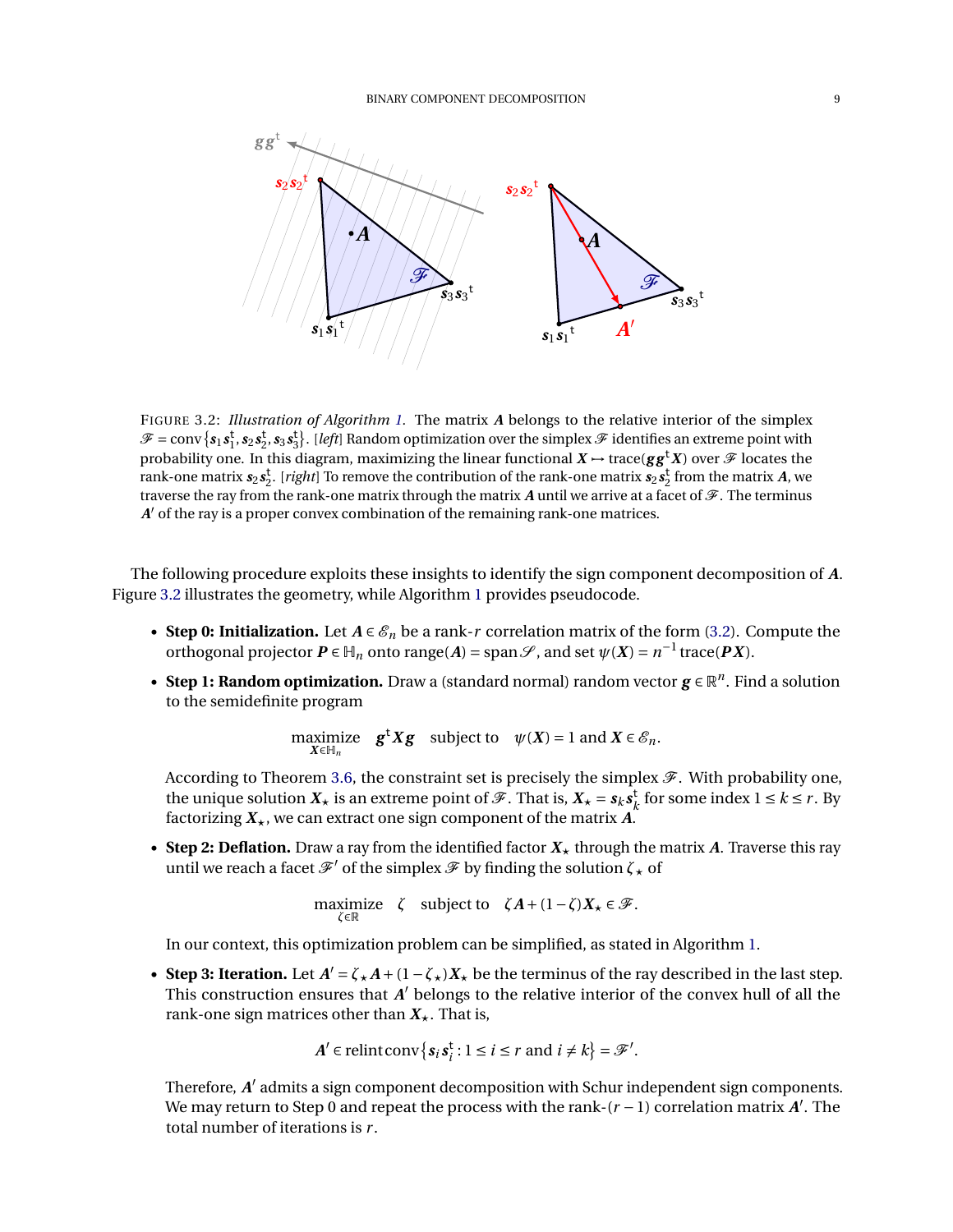• Step 4: Coefficients. Given the *r* computed sign components  $\tilde{s}_1, \ldots, \tilde{s}_r$ , we can identify the convex coefficients  $\tilde{\tau} \in \Delta_r^+$  by finding the unique solution to the linear system

<span id="page-9-4"></span>
$$
A = \sum_{i=1}^r \tilde{\tau}_i \tilde{s}_i \tilde{s}_i^{\mathsf{t}}.
$$

The following theorem states that this procedure yields a parametric representation of the unique sign component decomposition of the matrix *A*.

<span id="page-9-0"></span>**Theorem 3.7** (Analysis of Algorithm [1\)](#page-3-1). Let  $A \in \mathcal{E}_n$  be a correlation matrix that admits a sign component *decomposition*

$$
A = \sum_{i=1}^{r} \tau_i s_i s_i^{\dagger} \quad where \quad s_i \in \{\pm 1\}^n \ and \ (\tau_1, \dots, \tau_r) \in \Delta_r^+.
$$

*Assume that the family*  $\mathscr{S} = \{s_1, \ldots, s_r\}$  *of sign components is Schur independent. Then, with probability one, Algorithm [1](#page-3-1) identifies the sign component decomposition of A up to trivial symmetries. That is, the output is an unordered set of pairs*  $\{(\tau_i, \xi_i s_i) : 1 \le i \le r\}$ *, where*  $\xi_i \in \{\pm 1\}$  *are signs.* 

Section [5](#page-13-0) contains a full proof of this result.

**Remark 3.8** (Certificate of uniqueness)**.** Given a sign component decomposition of a correlation matrix, it is straightforward to check whether the sign components compose a Schur independent family. As a consequence, we can use Theorem [3.4](#page-6-0) to confirm *a posteriori* that we have obtained the unique sign component decomposition of the matrix.

## 4. GEOMETRIC ASPECTS OF THE SIGN COMPONENT DECOMPOSITION

<span id="page-9-1"></span>This section contains a rigorous justification of the geometric claims propounded in the last section. The books [\[Roc70,](#page-24-3) [HUL01,](#page-23-10) [Bar02,](#page-22-1) [Gru07,](#page-23-11) [Sch14\]](#page-24-2) serve as good references for convex geometry.

4.1. **Faces of convex sets.** In this section, we work in a finite-dimensional real vector space V, equipped with a norm topology. Let us begin with some basic facts about the boundary structure of a convex set.

<span id="page-9-3"></span>**Definition 4.1** (Face). Let  $\mathcal X$  be a closed convex set in V. A *face*  $\mathcal F$  of  $\mathcal X$  is a convex subset of  $\mathcal X$  for which

$$
x, y \in \mathcal{X}
$$
 and  $\tau x + (1 - \tau) y \in \mathcal{F}$  for some  $\tau \in (0, 1)$  imply  $x, y \in \mathcal{F}$ .

In words, an average of points in  $K$  belongs to  $\mathcal F$  if and only if the points themselves belong to  $\mathcal F$ .

The faces of a closed convex set  $K$  are again closed convex sets. The 0-dimensional faces are commonly called *extreme points*, and 1-dimensional faces are *edges*. The set  $K$  is a face of itself with maximal dimension, while faces of  $K$  with one lower dimension are called *facets*.

Faces have a number of important properties. From the definition, it is clear that the "face of" relation is transitive: if  $\mathscr F'$  is a face of  $\tilde{\mathscr F}$  and  $\tilde{\mathscr F}$  is a face of  $\mathscr K$ , then  $\mathscr F'$  is a face of  $\mathscr K$  . The next fact states that the faces of a closed convex set partition the set; see [\[Sch14,](#page-24-2) Thm. 2.12] for the proof.

<span id="page-9-2"></span>**Fact 4.2** (Facial decomposition). Let  $K \subseteq V$  *be a closed convex set. Every point in* X *is contained in the relative interior of a unique face of*  $K$ .

We will also need to consider a special type of face.

**Definition 4.3** (Exposed face). Let  $\mathcal{K}$  be a closed convex set in V. A subset  $\mathcal{F} \subseteq \mathcal{K}$  is called an *exposed face* of X if there is a linear functional  $\psi : V \to \mathbb{R}$  such that  $\mathcal{F} = \{x \in \mathcal{X} : \psi(x) = 1\}.$ 

Exposed faces of  $K$  are always faces of  $K$ , but the converse is not true in general.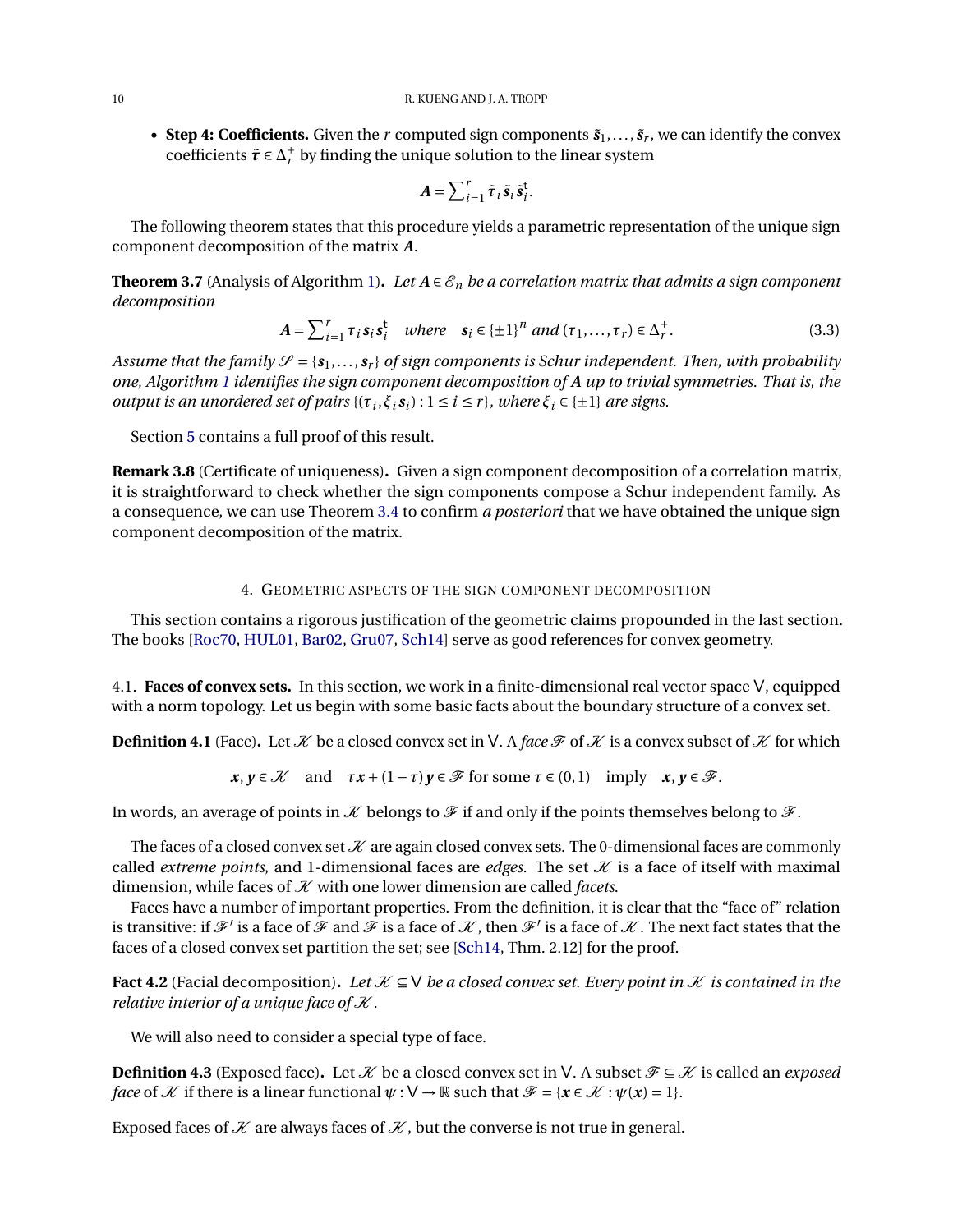<span id="page-10-0"></span>4.2. **Simplices.** A *simplex* is the convex hull of an affinely independent point set. We frequently refer to *simplicial faces* of a convex set, by which we mean faces of the set that are also simplices. The following result gives a complete description of the faces of a simplex; see [\[Bar02,](#page-22-1) Chap. VI.1].

<span id="page-10-1"></span>**Fact 4.4** (Faces of a simplex). Let  $\mathcal{P} = \text{conv}\{x_1, \ldots, x_N\}$  be a simplex in V. For each subset  $I \subseteq \{1, \ldots, N\}$ , the  $\textit{set} \text{ conv}\{\mathbf{x}_i : i \in I\}$  *is a simplicial face of*  $\mathcal P$  *. Moreover, every face of*  $\mathcal P$  *takes this form.* 

A related result holds for the simplicial faces of more general convex sets.

**Lemma 4.5.** *Suppose that*  $\mathcal{F} \subseteq \mathcal{K}$  *is a simplicial face of a closed convex set*  $\mathcal{K}$ *. Then every face of*  $\mathcal{F}$  *must also be a simplicial face of*  $K$ .

*Proof.* By transitivity, a face  $\mathscr{F}'$  of  $\mathscr{F}$  is also a face of  $\mathscr{K}$  . By Fact [4.4,](#page-10-1)  $\mathscr{F}'$  is a simplex.

4.3. **Uniqueness of convex decompositions.** Simplices are intimately related to the uniqueness of convex decompositions. Together, Minkowski's theorem [\[Sch14,](#page-24-2) Cor. 1.4.5] and Carathéodory's theorem [\[Sch14,](#page-24-2) Thm. 1.1.4] ensure that every point in a compact convex set can be written as a proper convex combination of an affinely independent family of extreme points. Each of these representations is uniquely determined (up to the ordering of the extreme points) if and only if the set is a simplex.

<span id="page-10-2"></span>**Lemma 4.6** (Unique decomposition of all points). Let  $K \subset V$  *be a compact convex set. Each one of the points in the relative interior of* K *enjoys a unique decomposition as a proper convex combination of extreme points of*  $K$  *if and only if*  $K$  *is a simplex.* 

*Proof.* Assume that X is a simplex. Then  $\mathcal{X} = \text{conv}\mathcal{X}$ , where  $\mathcal{X} = \{x_1,...,x_N\} \subset V$  is an affinely independent family. Using the definition of an extreme point, it is easy to verify that the extreme points of  $K$  are precisely the elements of  $\mathcal X$ . Now, for any point  $\gamma$  in the affine hull of  $\mathcal X$ , we can find a representation of  $\gamma$ as an affine combination of the points in  $\mathcal X$  by solving the linear system

$$
\sum_{i=1}^{N} \alpha_i \mathbf{x}_i = \mathbf{y} \text{ and } \sum_{i=1}^{N} \alpha_i = 1.
$$

Since the family  $\mathscr X$  is affinely independent, this linear system is nonsingular, and its solution is uniquely determined. By [\[Sch14,](#page-24-2) Lem. 1.1.12], the representing coefficients  $\alpha_1, \ldots, \alpha_N$  are positive precisely when *y* belongs to the relative interior of the simplex  $K = \text{conv}\mathcal{X}$ .

For the converse, assume that  $K$  is not a simplex. By Minkowski's theorem [\[Sch14,](#page-24-2) Thm. 1.4.5], we can express  $\mathcal{X} = \text{conv}\mathcal{X}$ , where  $\mathcal{X}$  is the set of extreme points of  $\mathcal{X}$ . Since  $\mathcal{X}$  is not a simplex,  $\mathcal{X}$  is not affinely independent. Radon's theorem [\[Sch14,](#page-24-2) Thm. 1.1.5] ensures that there are two finite, disjoint subsets of  $\mathscr X$  whose convex hulls intersect. Each point in the intersection lacks a unique representation as a proper convex combination of extreme points of  $\mathcal{X}$ .

We can now give a precise description of when a specific point in a polytope admits a unique decomposition. This following result is a direct consequence of Fact [4.2](#page-9-2) and Lemma [4.6.](#page-10-2)

<span id="page-10-3"></span>**Proposition 4.7** (Unique decomposition of one point). Let  $K \subset V$  *be a compact convex set, and fix a point x* ∈ K *. Then the point x admits a unique decomposition as a proper convex combination of extreme points* of  $K$  *if and only the point*  $x$  *is contained in the relative interior of a simplicial face of*  $K$ *.* 

*Proposition* [4.7.](#page-10-3) Let  $\mathbf{x} \in \mathcal{X}$ . According to Fact [4.2,](#page-9-2) the point  $\mathbf{x}$  belongs to the relative interior of a unique face  $\mathcal F$  of  $\mathcal K$ . By Definition [4.1](#page-9-3) of a face, the point x can be written as a proper convex combination of extreme points in  $K$  if and only if the participating extreme points all belong to  $\mathscr F$ . Lemma [4.6](#page-10-2) promises that x has a unique representation as a proper convex combination of the extreme points of  $\mathcal F$  if and only if  $\mathcal F$  is a simplex.

Proposition [3.2](#page-6-2) is just the specialization of Proposition [4.7](#page-10-3) to the cut polytope  $\mathcal{C}_n$ . Corollary [3.3](#page-6-3) is the specialization to the elliptope  $\mathcal{E}_n$ .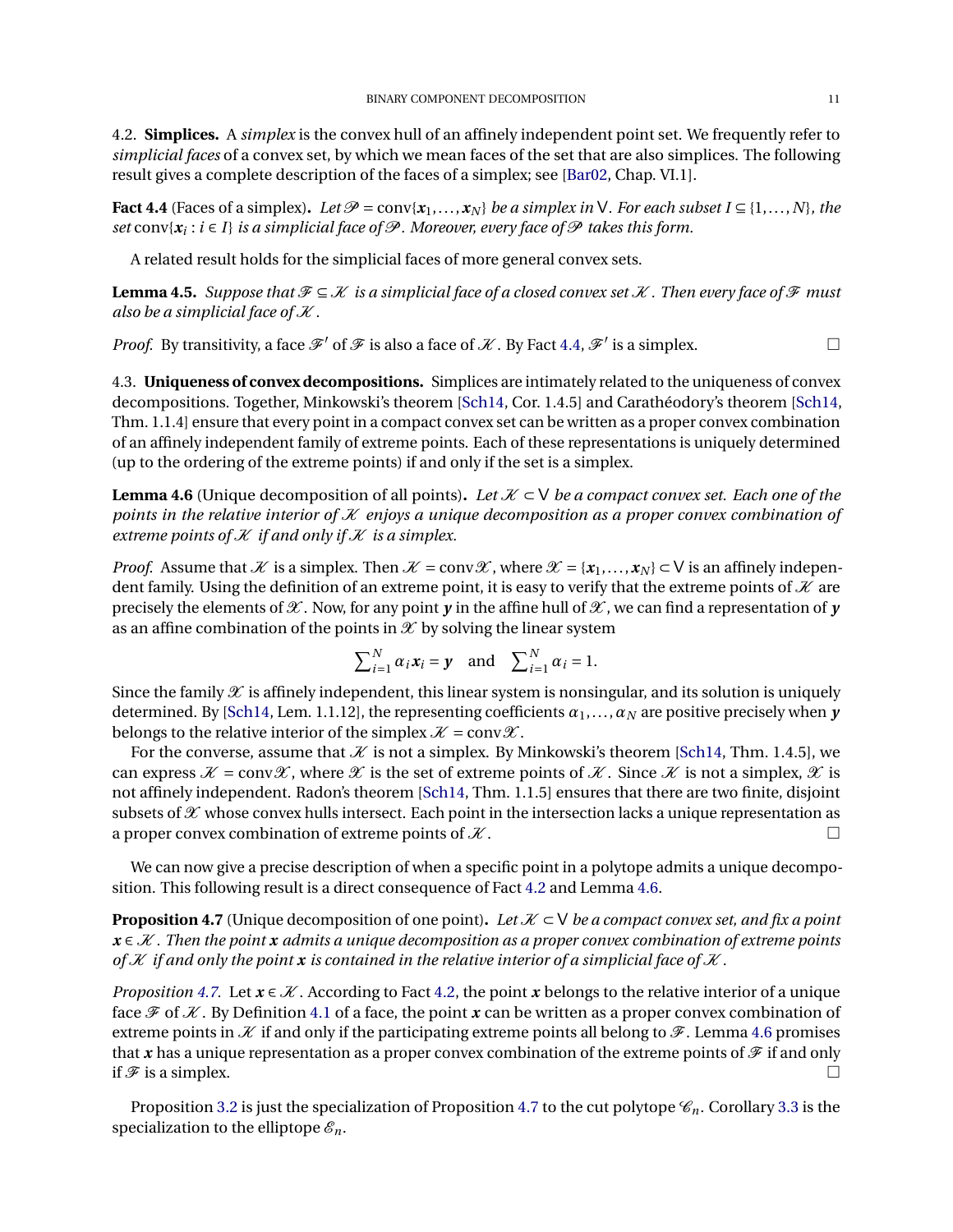<span id="page-11-1"></span>4.4. **Simplicial faces of the elliptope.** As we have seen, the simplicial faces of convex bodies play a central role in determining when convex representations are unique. In this section, we begin our investigation into simplicial faces of the elliptope.

4.4.1. *Schur independence.* First, recall that a set  $\{s_1,...,s_r\} \subseteq {\pm 1\}^n$  of sign vectors is Schur independent if the family  ${e} \cup {s_i \circ s_j : 1 \le i < j \le r}$  ⊂  $\mathbb{R}^n$  is linearly independent. It is easy to check that Schur independence implies ordinary linear independence.

<span id="page-11-0"></span>**Lemma 4.8** (Schur independence implies linear independence)**.** *A Schur-independent set of sign vectors is also linearly independent.*

*Proof.* Let  $\{s_1,\ldots,s_r\} \subseteq \{\pm 1\}^n$  be Schur independent. Suppose that  $\lambda_1,\ldots,\lambda_r$  are real coefficients for which  $\sum_{i=1}^{r} \lambda_i$ **s**<sub>*i*</sub> = **0**. Since **s**<sub>1</sub>  $\odot$  **s**<sub>1</sub> = **e**,

$$
\mathbf{0} = \mathbf{s}_1 \odot \mathbf{0} = \sum_{i=1}^r \lambda_i \, \mathbf{s}_1 \odot \mathbf{s}_i = \lambda_1 \mathbf{e} + \sum_{i=2}^r \lambda_i \, \mathbf{s}_1 \odot \mathbf{s}_i.
$$

Schur independence forces the family {**e**}∪{*s*<sup>1</sup> ¯ *s<sup>i</sup>* : 2 ≤ *i* ≤ *r* } to be linearly independent. We conclude that  $\lambda_1 = \cdots = \lambda_r = 0$ .

4.4.2. *Schur independence and simplicial faces.* Laurent & Poljak [\[LP96\]](#page-23-5) identified the concept of Schur independence in their work on the structure of the elliptope. In particular, they proved that Schur independence provides a sufficient condition for rank-one sign matrices to generate a simplicial face of the elliptope.

<span id="page-11-2"></span>**Fact 4.9** (Laurent & Poljak). Let  $\mathscr{S} = \{s_1, \ldots, s_r\} \subseteq \{\pm 1\}^n$  be a Schur-independent family of sign vectors. Then  $\text{conv}\{\textbf{\textit{s}}\textbf{\textit{s}}^{\textbf{t}}:\textbf{\textit{s}}\in\mathscr{S}\}\text{ is a simplicial face of the elliptope }\mathscr{E}_n.$ 

Fact [4.9](#page-11-2) follows from [\[LP96,](#page-23-5) Thm. 4.2] and Lemma [4.8.](#page-11-0) Alternatively, we can establish the result using Theorem [3.6,](#page-7-2) whose proof appears below in Section [4.5.](#page-12-0)

*Proof of Fact* [4.9](#page-11-2) *from Theorem* [3.6.](#page-7-2) Theorem [3.6](#page-7-2) implies that  $\mathcal{F} = \text{conv}\{s\mathbf{s}^t : \mathbf{s} \in \mathcal{S}\}\)$  is an exposed face of  $\mathscr{E}_n$ , hence it is a face. Lemma [4.8](#page-11-0) ensures that  $\mathscr S$  is a linearly independent set, which further implies that  $\{ss^{\mathbf{t}}: s \in \mathcal{S}\} \subset \mathbb{H}_n$  is affinely independent. Thus,  $\mathcal{F}$  is a simplex.

We have established the converse of Fact [4.9.](#page-11-2) In other words, the Schur independence condition is also necessary for a family of rank-one sign matrices to generate a simplicial face of the elliptope.

<span id="page-11-3"></span>**Lemma 4.10** (Converse of Fact [4.9\)](#page-11-2). *Let*  $\mathcal{S} = \{s_1, \ldots, s_r\} \subseteq \{\pm 1\}^n$  *be a set of sign vectors. If* conv{ $ss^t : s \in \mathcal{S}$ } *is a simplicial face of the elliptope*  $\mathcal{E}_n$ *, then*  $\mathcal{S}$  *must be Schur independent.* 

*Proof.* Suppose that  $\mathcal{F} = \text{conv}\{s\cdot s^t : s \in \mathcal{S}\}\$ is a simplicial face of  $\mathcal{E}_n$ . We argue by contradiction.

First, assume that the family  $\mathscr S$  is linearly independent but not Schur independent. Then the matrix  $S = \begin{bmatrix} s_1 & \dots & s_r \end{bmatrix} \in \{\pm 1\}^{n \times r}$  has full column rank. Moreover, the absence of Schur independence implies that there are scalars  $\theta_0$  and  $\theta_{ij} = \theta_{ji}$ , not all vanishing, for which

$$
\theta_0 \mathbf{e} + \sum_{i \neq j} \theta_{ij} s_i \odot s_j = \mathbf{0}.
$$

Define a matrix  $\Theta$  ∈  $\mathbb{H}_r$  whose entries are  $[\Theta]_{ii} = 0$  for each *i* and  $[\Theta]_{ii} = \theta_{ii}$  for  $i \neq j$ . For a parameter *ε* > 0, we can introduce a pair of matrices

$$
A_{\pm} = S\left(\frac{1 \pm \varepsilon \theta_0}{r} \mathbf{I} \pm \varepsilon \Theta\right) S^{\dagger} \in \mathbb{H}_n.
$$

Whenever  $\varepsilon$  is sufficiently small, both matrices  $A_{\pm}$  are psd. Furthermore, by construction,

diag
$$
(A_{\pm}) = \frac{1 \pm \varepsilon \theta_0}{r} \sum_{i=1}^r \text{diag}(s_i s_i^t) \pm \varepsilon \sum_{i \neq j} \theta_{ij} \text{diag}(s_i s_j^t)
$$
  
=  $\mathbf{e} \pm \varepsilon \left( \theta_0 \mathbf{e} + \sum_{i \neq j} \theta_{ij} s_i \odot s_j \right) = \mathbf{e} \pm \varepsilon \mathbf{0} = \mathbf{e}.$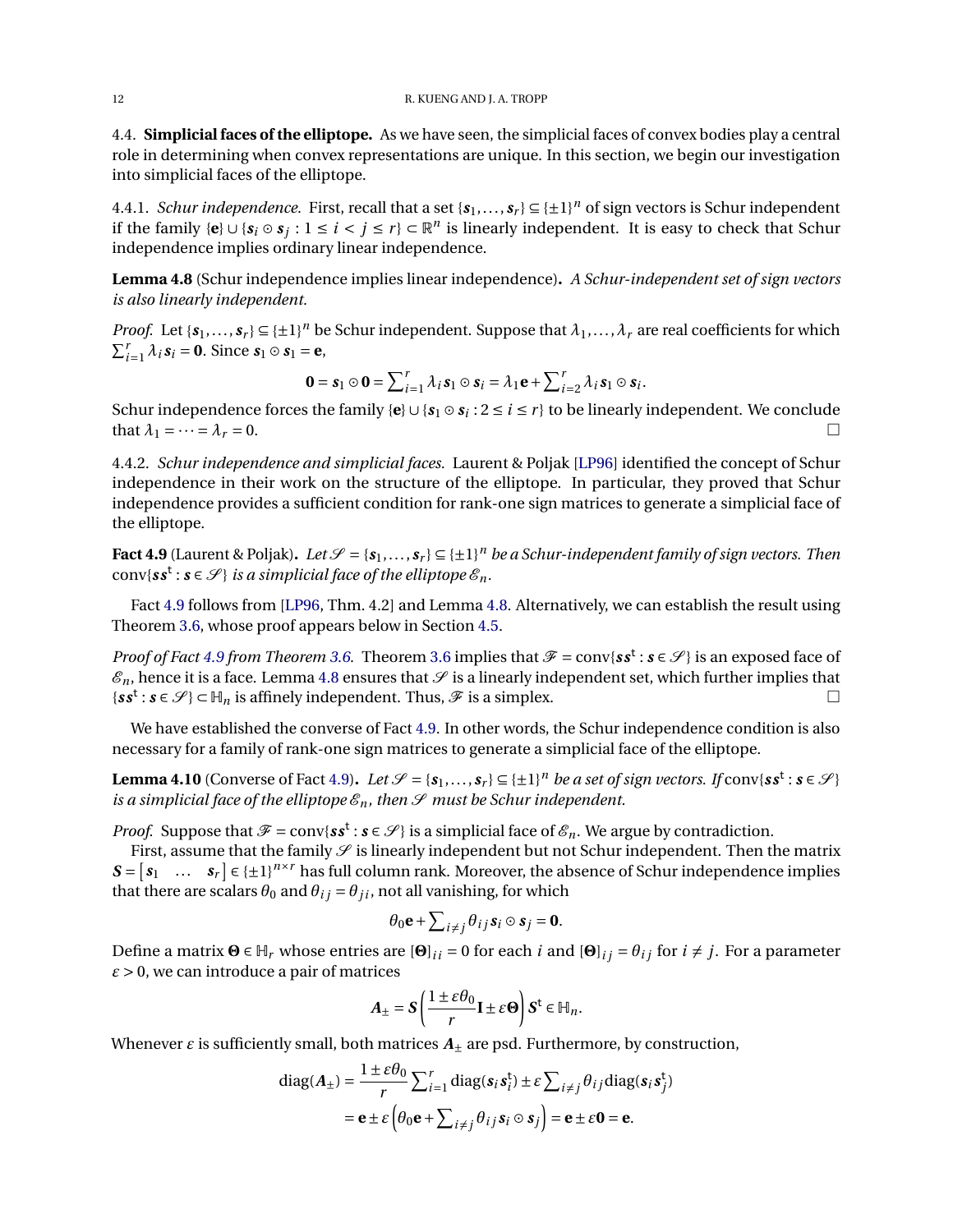In other words, both matrices  $A_{\pm}$  belong to the elliptope  $\mathscr{E}_n$ . Next, we verify that the average of the two matrices coincides with the barycenter of the set  $\mathcal F$ . That is,

$$
\frac{1}{2}(A_+ + A_-) = \frac{1}{r}SIS^{\dagger} = \frac{1}{r}\sum_{i=1}^r s_i s_i^{\dagger} \in \mathcal{F}.
$$

On the other hand, neither  $A_+$  nor  $A_-$  is contained in  $\mathscr{F}$ . To see why, just observe that the family  $\{s_i s_j^t : 1 \le i, j \le r\}$  is linearly independent because *S* has full column rank. Thus, the nonzero off-diagonal entries in <sup>●</sup> contribute to  $A_{\pm}$  a nonzero matrix that does not belong to  $\mathcal{F}$ . But this contradicts the defining property of a face, Definition [4.1.](#page-9-3) Indeed,  $A_{\pm} \in \mathscr{E}_n$  and  $\frac{1}{2}(A_+ + A_-) \in \mathscr{F}$ , but  $A_{\pm} \notin \mathscr{F}$ .

Next, assume that the family  $\mathscr S$  of sign vectors is neither linearly independent nor Schur independent. Let  $\mathscr{S}'$  be a maximal linearly independent subset of  $\mathscr{S}$ . Define the set  $\mathscr{F}' = conv\{ss^t : s \in \mathscr{S}'\}$ . Fact [4.4](#page-10-1) implies that  $\mathscr{F}'$  is a simplicial face of the simplex  $\mathscr{F}.$  By transitivity,  $\mathscr{F}'$  is also a simplicial face of  $\mathscr{E}_n.$  On the other hand, we can repeat the argument from the last paragraph with the simplicial face  $\mathcal{F}'$  and the set  $\mathcal{S}'$ . Again, we reach a contradiction.

4.4.3. *Proof of Theorem [3.4.](#page-6-0)* Theorem [3.4](#page-6-0) summarizes the results of Fact [4.9](#page-11-2) and Lemma [4.10.](#page-11-3) There is a one-to-one correspondence between Schur-independent families of sign vectors and simplicial faces of the elliptope generated by rank-one sign matrices. The second claim follows from Proposition [4.7](#page-10-3) and Fact [4.9.](#page-11-2) A matrix in the relative interior of a simplicial face has a unique sign component decomposition.

<span id="page-12-0"></span>4.5. **Explicit separators for simplicial faces of the elliptope.** In the last section, we developed a characterization of the simplicial faces of the elliptope that are generated by rank-one sign matrices. In this section, we prove Theorem [3.6,](#page-7-2) which describes an explicit linear functional that exposes one of these distinguished faces. This result leads to a simple semidefinite representation for such a face.

*Proof of Theorem* [3.6.](#page-7-2) Recall that  $\mathcal{S} = \{s_1, \ldots, s_r\} \subseteq \{\pm 1\}^n$  is a Schur independent set of sign vectors, and *P* ∈  $\mathbb{H}_n$  is the orthogonal projector onto the span of  $\mathcal{S}$ . For any matrix  $X \in \mathcal{E}_n$ ,

$$
\psi(X) = n^{-1} \operatorname{trace}(\mathbf{P}X) \le n^{-1} \| \mathbf{P} \|_{S_{\infty}} \| X \|_{S_1} = n^{-1} \operatorname{trace}(X) = 1.
$$
 (4.2)

We have written  $\left\| \cdot \right\|_{S_p}$  for the Schatten  $p$ -norm, and we have invoked the Hölder inequality for Schatten norms [\[Bha97,](#page-23-12) Ex. IV.2.12].

Next, we must verify that  $\psi(X) = 1$  precisely when *X* belongs to the set  $\mathcal F$  described in the proposition. Fix a matrix  $X \in \mathcal{F}$ . It admits a decomposition as

<span id="page-12-1"></span>
$$
X = \sum_{i=1}^r \tau_i s_i s_i^{\mathbf{t}} \quad \text{where} \quad (\tau_1, \dots, \tau_r) \in \Delta_r.
$$

The orthogonal projector  $P$  onto span  $\mathscr S$  clearly obeys  $Ps_i = s_i$  for each index  $1 \le i \le r$  . Consequently,

$$
\psi(\boldsymbol{X}) = n^{-1} \sum_{i=1}^r \tau_i \operatorname{trace} \left( \boldsymbol{P} \boldsymbol{s}_i \boldsymbol{s}_i^{\mathsf{t}} \right) = n^{-1} \sum_{i=1}^r \tau_i \operatorname{trace} \left( \boldsymbol{s}_i \boldsymbol{s}_i^{\mathsf{t}} \right) = \sum_{i=1}^r \tau_i = 1.
$$

This establishes  $\mathscr{F} \subseteq \{X \in \mathscr{E}_n : \psi(X) = 1\}.$ 

To obtain the reverse inclusion, select a matrix  $X \in \mathcal{E}_n$  for which  $\psi(X) = 1$ . The relation [\(4.2\)](#page-12-1) holds with equality, so range( $X$ )  $\subseteq$  range( $P$ ) = span $\mathscr{S}$ . For a symmetric matrix, the range and co-range coincide, and we can write

$$
\mathbf{X} = \frac{1}{2} \sum_{i \leq j} \theta_{ij} \left( \mathbf{s}_i \mathbf{s}_j^{\mathsf{t}} + \mathbf{s}_j \mathbf{s}_i^{\mathsf{t}} \right) \quad \text{for } \theta_{ij} \in \mathbb{R}.
$$

The matrix *X* belongs to the elliptope, so

$$
\mathbf{e} = \text{diag}(\mathbf{X}) = \frac{1}{2} \sum_{i \leq j} \theta_{ij} \big( \text{diag} \big( \mathbf{s}_i \mathbf{s}_j^{\mathsf{t}} \big) + \text{diag} \big( \mathbf{s}_j \mathbf{s}_i^{\mathsf{t}} \big) \big) = \big( \sum_{i=1}^r \theta_{ii} \big) \mathbf{e} + \sum_{i < j} \theta_{ij} \mathbf{s}_i \odot \mathbf{s}_j.
$$

Since  $\mathscr S$  is Schur independent, the vectors on the right-hand side of the latter display form a linearly independent collection. It follows that  $\sum_{i=1}^r \theta_{ii} = 1$  and  $\theta_{ij} = 0$  whenever  $i < j$ . Abbreviating  $\alpha_i = \theta_{ii}$ , we can express  $X = \sum_{i=1}^{r} \alpha_i s_i s_i^t$  as an affine combination ( $\sum_i \alpha_i = 1$ ) of rank-one sign matrices.

To complete the argument, introduce the matrix  $\mathbf{S} = \begin{bmatrix} s_1 & \dots & s_r \end{bmatrix} \in \{\pm 1\}^{n \times r}$ , and note that *S* has full column rank because of Lemma [4.8.](#page-11-0) We can write  $X = S$  diag( $\alpha$ )  $S^t$  where  $\alpha = (\alpha_1, \ldots, \alpha_r)$ . Since  $X$  belongs to the elliptope,  $X$  is psd. Fact [1.1](#page-1-1) implies that diag( $\alpha$ ) is psd, so  $\alpha$  is nonnegative. Therefore,  $\alpha \in \Delta_r$  is a vector of convex coefficients. We conclude that  $X \in \text{conv}\{ss^t : s \in \mathcal{S}\} = \mathcal{F}$ .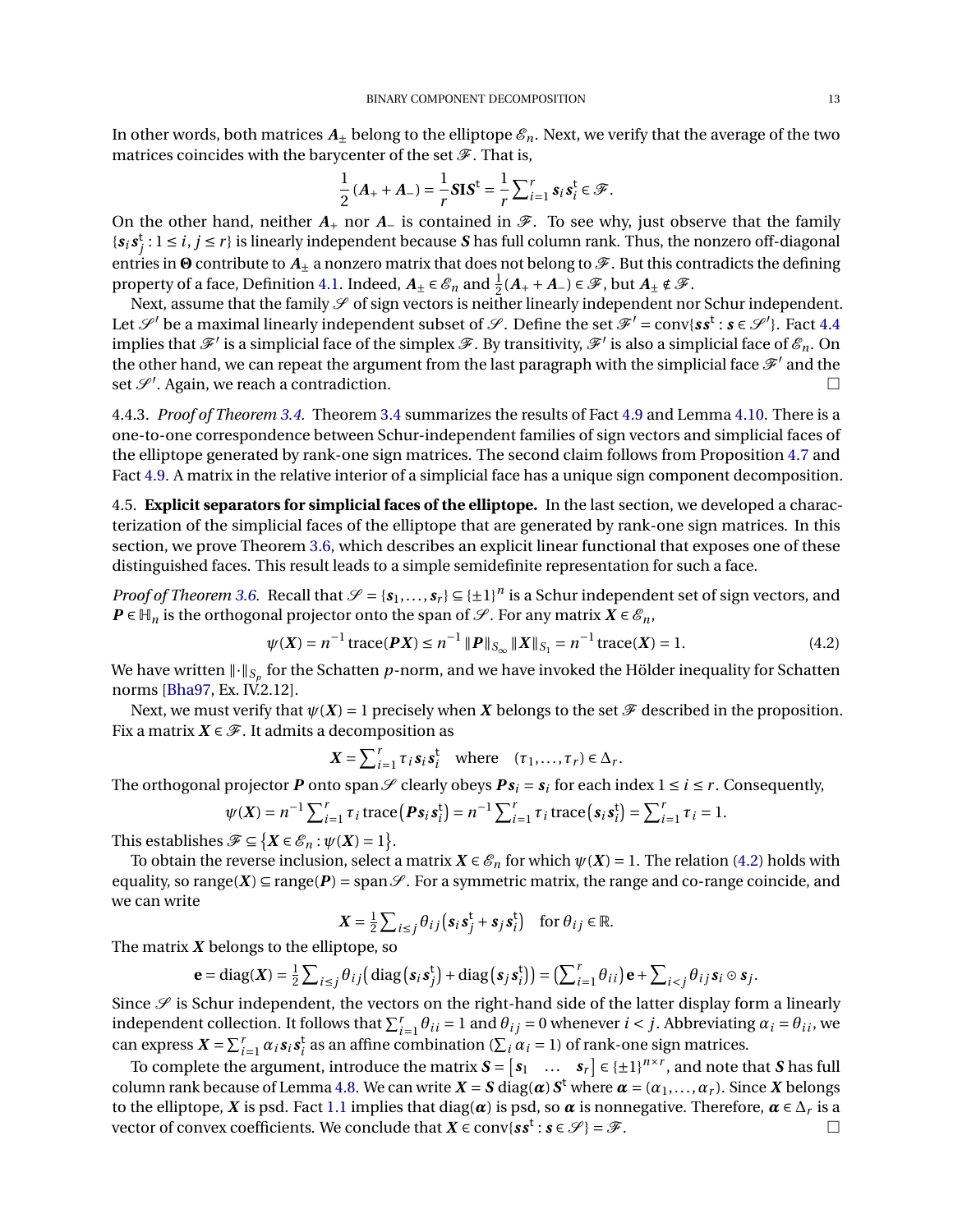## 5. COMPUTING A SIGN COMPONENT DECOMPOSITION

<span id="page-13-0"></span>In the last section, we developed a geometric analysis of the sign component decomposition [\(2.2\)](#page-2-1) by making a connection with simplicial faces of the elliptope. Having completed this groundwork, we can prove Theorem [3.7,](#page-9-0) which states that Algorithm [1](#page-3-1) is a correct method for computing sign component decompositions.

5.1. **Step 1: Random optimization.** Our first goal is to justify the claim that random optimization allows us to exhibit one of the rank-one sign matrix factors in the sign component decomposition [\(3.3\)](#page-9-4) of the matrix *A*. We derive this conclusion from a more general result.

<span id="page-13-1"></span>**Lemma 5.1** (Random optimization). *Consider a family*  $\mathcal{U} = \{u_1, \ldots, u_r\} \subset \mathbb{R}^n$ , *in which no pair of vectors satisfies*  $u_i = \pm u_i$  *when i*  $\neq$  *j. Introduce a convex set of symmetric matrices* 

$$
\mathscr{P}=\text{conv}\{\boldsymbol{uu}^{\mathsf{t}}:\boldsymbol{u}\in\mathscr{U}\}\subset\mathbb{H}_n.
$$

*Draw a standard normal vector*  $g \in \mathbb{R}^n$ , and construct the linear functional  $f(X) = g^t X g$  for  $X \in \mathbb{H}_n$ . Then, *with probability one, there exists an index*  $1 \leq k \leq r$  *for which* 

$$
f(u_ku_k^{\mathsf{t}}) > f(X) \quad \text{for all } X \in \mathcal{P}.
$$

*Proof.* Since  $\mathcal U$  is finite, the maximum value of  $f$  over the convex hull  $\mathcal P$  satisfies

$$
\max_{\mathbf{X}\in\mathcal{P}} f(\mathbf{X}) = \max_{\boldsymbol{\alpha}\in\Delta_r} \sum_{i=1}^r \alpha_i f(\mathbf{u}_i \mathbf{u}_i^{\mathsf{t}}) = \max_{1\leq i\leq r} f(\mathbf{u}_i \mathbf{u}_i^{\mathsf{t}}).
$$

Moreover, if  $f(u_ku_k^{\dagger})$  $h_k^{\text{t}}$  >  $f(u_iu_i^{\text{t}})$  for all  $i \neq k$ , then the maximum on the left-hand side is attained uniquely at the matrix  $\mathbf{X} = \mathbf{u}_k \mathbf{u}_k^{\mathsf{t}}$ *k* .

It suffices to prove that, with probability one, the linear functional *f* takes distinct values at the rank-one matrices  $\bm{u}\bm{u}^{\text{t}}$  given by  $\bm{u}\in\mathscr{U}$ . First, observe that  $f(\bm{u}\bm{u}^{\text{t}})=\langle\bm{g},\,\bm{u}\rangle^2.$  A short calculation reveals that

$$
f(uu^t) = f(vv^t)
$$
 if and only if  $\langle g, u + v \rangle = 0$  or  $\langle g, u - v \rangle = 0$ .

By rotational invariance, each of the inner products follows a normal distribution:

$$
\langle g, u + v \rangle \sim \text{NORMAL}\big(0, \|u + v\|_{\ell_2}^2\big)
$$
 and  $\langle g, u - v \rangle \sim \text{NORMAL}\big(0, \|u - v\|_{\ell_2}^2\big).$ 

Unless  $v = \pm u$ , neither variance can vanish. As a consequence, we may evaluate the probability

$$
\mathbb{P}\left\{\left\langle \mathbf{g},\,\mathbf{u}_i\right\rangle^2=\left\langle \mathbf{g},\,\mathbf{u}_j\right\rangle^2\text{ for some }i\neq j\right\}\leq\sum_{i
$$

The last relation holds because  $u_i$  never coincides with  $\pm u_j$  for  $i < j$ . Take the complement of this event to reach the conclusion.

5.2. **Step 2: Deflation.** Random optimization allows us to identify a single sign component in the decomposition [\(3.3\)](#page-9-4). In order to iterate, we must remove the contribution of this sign component from the matrix that we are factoring. The following general result shows how to extract a rank-one factor from a psd matrix, leaving a convex combination of the other rank-one factors.

<span id="page-13-2"></span>**Lemma 5.2** (Deflation). Consider a linearly independent family  $\mathcal{U} = \{u_1, \ldots, u_r\} \subset \mathbb{R}^n$ , and suppose that

$$
M = \sum_{i=1}^r \alpha_i u_i u_i^{\mathsf{t}} \quad \text{where} \quad u_i \in \mathcal{U} \quad \text{and} \quad (\alpha_1, \dots, \alpha_r) \in \Delta_r^+.
$$

*Fix an index*  $1 \leq k \leq r$ , and consider the semidefinite program

maximize 
$$
\zeta
$$
 subject to  $\zeta M + (1 - \zeta)u_k u_k^{\dagger} \succcurlyeq 0$ .

*For the unique solution*  $\zeta_{\star} = (1 - \alpha_k)^{-1}$ , *it holds that* 

$$
\boldsymbol{M}'=\boldsymbol{\zeta}_{\star}\boldsymbol{M}+(1-\boldsymbol{\zeta}_{\star})\boldsymbol{u}_{k}\boldsymbol{u}_{k}^{\mathrm{t}}=\sum_{i\neq k}\frac{\alpha_{i}}{1-\alpha_{k}}\boldsymbol{u}_{i}\boldsymbol{u}_{i}^{\mathrm{t}}\in\mathrm{relintconv}\{\boldsymbol{u}_{i}\boldsymbol{u}_{i}^{\mathrm{t}}:1\leq i\leq r\ and\ i\neq k\}.
$$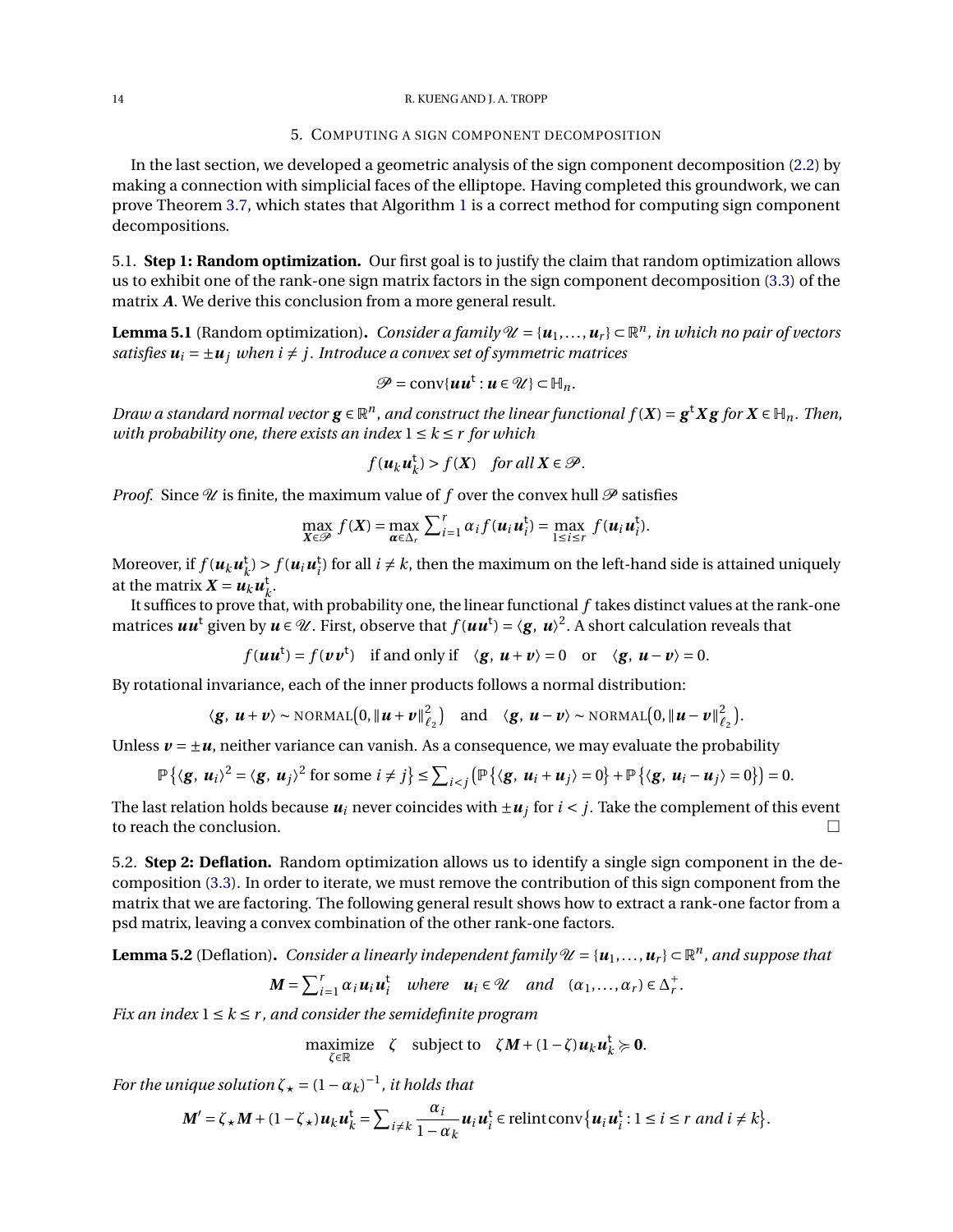*Proof.* Without loss of generality, assume that  $k = 1$ . Since  $\mathcal{U}$  is linearly independent, the matrix  $\mathbf{U} =$  $\begin{bmatrix} u_1 & \dots & u_r \end{bmatrix}$  has full column rank. In turn, the conjugation rule (Fact [1.1\)](#page-1-1) implies that

$$
\zeta M + (1 - \zeta) u_1 u_1^{\mathsf{t}} = \mathbf{U} \operatorname{diag}(\alpha_1 \zeta + (1 - \zeta), \alpha_2 \zeta, \ldots, \alpha_r \zeta) \mathbf{U}^{\mathsf{t}} \succcurlyeq \mathbf{0}
$$

if and only if the diagonal matrix is psd. Equivalently,  $\zeta$  is feasible if and only if  $0 \le \zeta \le (1-\alpha_1)^{-1}$ . The optimal point  $\zeta_{\star}$  for the semidefinite program saturates the upper bound. The second claim follows readily from a direct computation.

5.3. **Proof of Theorem [3.7.](#page-9-0)** We are now prepared to prove Theorem [3.7,](#page-9-0) which states that Algorithm [1](#page-3-1) is correct. The argument is based on induction on the rank of the input matrix.

First, suppose that  $A = s s^t$  is a rank-one correlation matrix generated by a sign vector  $s \in \{\pm 1\}^n$ . In this case, the sign component decomposition of *A* is already manifest. By factorizing *A*, we obtain the computed sign component ±*s*.

Now, for  $r \ge 2$ , suppose that *A* is a rank-*r* correlation matrix with sign component decomposition

<span id="page-14-0"></span>
$$
A = \sum_{i=1}^{r} \tau_i s_i s_i^{\dagger} \quad \text{for } s_i \in \{\pm 1\}^n \text{ and } (\tau_1, \dots, \tau_r) \in \Delta_r^+.
$$
 (5.1)

We assume that  $\mathcal{S} = \{s_1, \ldots, s_r\}$  is Schur independent. Lemma [4.8](#page-11-0) states that  $\mathcal{S}$  is linearly independent. In particular,  $s_i \neq \pm s_j$  when  $i \neq j$ . Moreover, Fact [4.9](#page-11-2) ensures that  $\mathscr{F} = \{ss^\mathsf{t} : s \in \mathscr{S}\}$  is a simplicial face of the elliptope that contains the matrix *A* in its relative interior.

Compute the orthogonal projector  $P \in H_n$  onto range(A) = span $\mathscr{S}$ , and define the linear functional  $\psi(X) = n^{-1}$  trace(*PX*) that exposes the face  $\mathscr F$ . Draw a standard normal vector  $g \in \mathbb R^n$ . Find the solution  $X_{\star}$  to the semidefinite program

<span id="page-14-2"></span>maximize 
$$
\mathbf{g}^{\mathsf{t}} \mathbf{X} \mathbf{g}
$$
 subject to  $\psi(\mathbf{X}) = 1$  and  $\mathbf{X} \in \mathcal{E}_n$ . (5.2)

According to Theorem [3.6,](#page-7-2) the feasible set of this optimization problem is precisely the simplicial face  $\mathscr F$ that contains *A*. An application of Lemma [5.1](#page-13-1) shows that the optimal point is unique with probability one, and  $X_{\star} = s_k s_k^{\rm t}$  $k \text{ for some index } 1 \leq k \leq r$ . By factorizing  $X_{\star}$ , we compute one sign component  $\pm s_k$ . This justifies Step 1 of Algorithm [1.](#page-3-1)

Next, we find the unique solution  $\zeta_{\star}$  to the semidefinite program

<span id="page-14-3"></span>
$$
\underset{\zeta \in \mathbb{R}}{\text{maximize}} \quad \zeta \quad \text{subject to} \quad \zeta A + (1 - \zeta) X_{\star} \succcurlyeq \mathbf{0}. \tag{5.3}
$$

Lemma [5.2](#page-13-2) shows that  $\zeta_* = (1 - \tau_k)^{-1}$ , where  $\tau_k$  is the coefficient associated with  $s_k s_k^{\dagger}$  $\frac{t}{k}$  in the representation [\(5.1\)](#page-14-0) of the matrix *A*. Moreover, we can form the matrix

$$
A' = \zeta_{\star} A + (1 - \zeta_{\star}) X_{\star} = \sum_{i \neq k} \frac{\tau_i}{1 - \tau_k} s_i s_i^{\mathsf{t}} =: \sum_{i \neq k} \tau_i' s_i s_i^{\mathsf{t}} \text{ where } \tau' \in \Delta_{r-1}^+.
$$
 (5.4)

Recall that every subset of a Schur-independent set remains Schur independent. Therefore, Step 2 of Algo-rithm [1](#page-3-1) produces a correlation matrix *A*<sup>*'*</sup> with rank *r* − 1 that admits a sign component decomposition [\(5.4\)](#page-14-1) whose sign components form a Schur-independent family.

By induction, we can apply the same procedure to compute the sign components of the matrix *A* 0 defined in [\(5.4\)](#page-14-1). This justifies the iteration procedure, Step 3 in Algorithm [1.](#page-3-1)

Now, suppose that  $\{\tilde{s}_1,\ldots,\tilde{s}_r\} \subseteq \{\pm 1\}^n$  is the set of sign components computed by this iteration. There is a permutation  $\pi$  such that  $s_{\pi(i)} = \xi_i \tilde{s}_i$  and  $\xi_i \in \{\pm 1\}$  for each index  $i = 1, ..., r$ . To determine the convex coefficients in the sign component decomposition of  $A$ , we find the solution  $\tilde{\pmb{\tau}} \in \mathbb{R}^r$  to the linear system

<span id="page-14-1"></span>
$$
A = \sum_{i=1}^r \tilde{\tau}_i \tilde{s}_i \tilde{s}_i^{\mathsf{t}}.
$$

The computed sign components must be linearly independent (since the original sign components are linearly independent), so the linear system has a unique solution. In view of [\(5.1\)](#page-14-0), it must be the case that  $\tau_{\pi(i)} = \tilde{\tau}_i$  for each index *i*. In other words, {( $\tilde{\tau}_i$ ,  $\tilde{s}_i$ ) :  $i = 1,...,r$ } is a parametric representation of the sign component decomposition of *A*. This justifies Step 4 of Algorithm [1,](#page-3-1) and the proof is complete.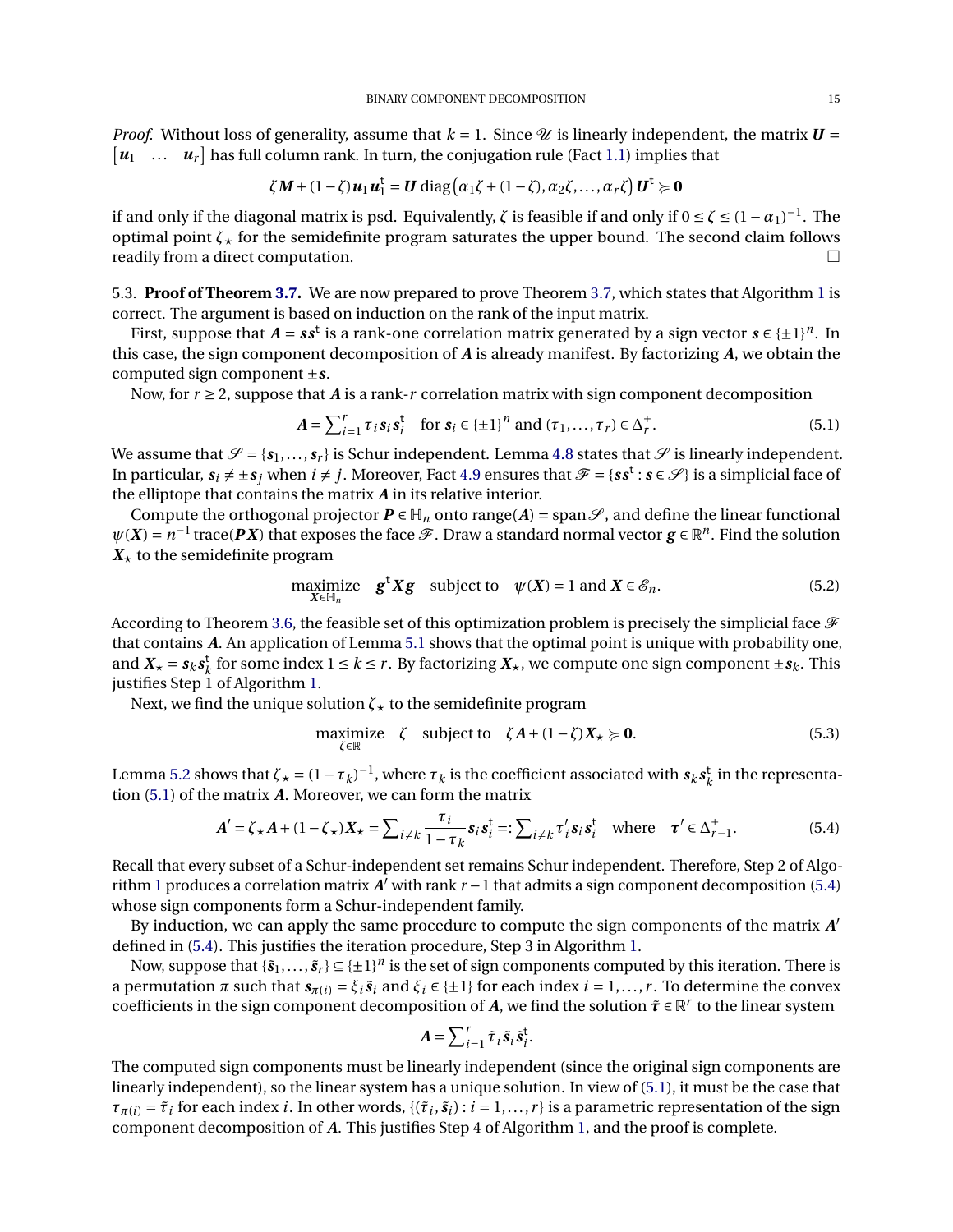**Remark 5.3** (Accuracy)**.** Since the sign components are discrete, we can identify each one by solving the random optimization problem [\(5.2\)](#page-14-2) with rather limited accuracy. In contrast, to remove the sign component completely, we should solve the deflation problem [\(5.3\)](#page-14-3) to high accuracy. The deflation step [\(5.3\)](#page-14-3) can be rewritten as a generalized eigenvalue problem, which makes this task routine.

**Remark 5.4** (Dimension reduction)**.** As it is stated, Algorithm [1](#page-3-1) requires us to solve semidefinite programs in an *n* ×*n* matrix variable. It is not hard to develop an equivalent procedure based on optimization over a much lower-dimensional space of matrices. This approach has significantly lower resource usage. For the sake of brevity, we omit its discussion here and refer to the appendix for details.

# 6. BINARY COMPONENT DECOMPOSITION

<span id="page-15-0"></span>In this section, we develop a procedure (Algorithm [2\)](#page-5-0) for binary component decomposition, and we prove that it succeeds under a Schur independence condition (Theorem [II\)](#page-4-6). Our approach reduces the problem of computing a binary component decomposition to the problem of computing a sign component decomposition.

6.1. **Correspondence between binary vectors and sign vectors.** Recall that we can place sign vectors and binary vectors in one-to-one correspondence via the affine map

$$
F: \{0,1\}^n \to {\{\pm 1\}}^n
$$
 where  $F: z \mapsto 2z - e$  and  $F^{-1}: s \mapsto \frac{1}{2}(s + e)$ .

The correspondence between sign component decompositions and binary component decompositions, however, is more subtle because they are invariant under different symmetries. Indeed, *ss*<sup>t</sup> is invariant under flipping the sign of  $s \in \{\pm 1\}^n$ , while  $zz^t$  is uniquely determined for each  $z \in \{0,1\}^n$ .

6.2. **Reducing binary component decomposition to sign component decomposition.** Given a matrix that has a binary component decomposition, we can solve a linear system to obtain a matrix that has a closely related sign component decomposition.

<span id="page-15-3"></span>**Proposition 6.1** (Binary component decomposition: Reduction). *Consider a matrix*  $H \in H_n$  *that has a binary component decomposition*

$$
H = \sum_{i=1}^{r} \tau_i z_i z_i^{\dagger} \quad \text{for } z_i \in \{0, 1\}^n \text{ and } (\tau_1, ..., \tau_r) \in \Delta_r^+.
$$
 (6.1)

*Define the correlation matrix*  $A \in \mathcal{E}_n$  *with sign component decomposition* 

<span id="page-15-2"></span><span id="page-15-1"></span>
$$
A = \sum_{i=1}^{r} \tau_i s_i s_i^{\mathsf{t}} \quad \text{where } s_i = F(z_i) \text{ for each } i.
$$

*Then A is the unique solution to the linear system*

diag(X) = **e** and 
$$
R(4H - X)R = 0
$$
 where  $X \in \mathbb{H}_n$ . (6.2)

*Here,*  $\mathbf{R} = \mathbf{I} - n^{-1}$  **ee**<sup>t</sup> *denotes the orthogonal projector onto*  $\{\mathbf{e}\}^{\perp} \subset \mathbb{R}^n$ .

*Proof.* For a binary vector  $z \in \{0,1\}^n$ , the sign vector  $s = F(z)$  satisfies the identity  $s s^t = (2z - e)(2z - e)^t$ . The projector *R* annihilates the vector **e**, so we can conjugate by *R* to obtain  $\textit{Rss}^{\dagger}R = 4Rzz^{\dagger}R$ . Instantiate this relation for each of the vectors  $z_i$  that appears in the binary component decomposition [\(6.1\)](#page-15-1), and average using the weights  $(\tau_1, ..., \tau_r) \in \Delta_r^+$  $r<sub>r</sub><sup>+</sup>$  to arrive at

$$
RAR = \sum_{i=1}^n \tau_i Rs_i s_i^{\mathsf{t}} R = 4 \sum_{i=1}^n \tau_i R z_i z_i^{\mathsf{t}} R = 4RHR.
$$

The correlation matrix *A* has a unit diagonal, so it solves the linear system [\(6.2\)](#page-15-2).

We need to confirm that *A* is the only solution to [\(6.2\)](#page-15-2). The kernel of the linear map  $X \rightarrow RXR$  on  $\mathbb{H}_n$ consists of matrices with the form  $\mathbf{e} x^{\mathsf{t}}+\bm{x} \mathbf{e}^{\mathsf{t}}$  for  $x\in \mathbb{R}^n.$  Therefore, we can parameterize each solution  $X$  of the second equation in [\(6.2\)](#page-15-2) as  $X = A + \mathbf{e}x^t + x\mathbf{e}^t$ . But the first equation in (6.2) requires that

$$
\mathbf{e} = \text{diag}(X) = \text{diag}(A) + \text{diag}(\mathbf{e}x^t) + \text{diag}(\mathbf{xe}^t) = \mathbf{e} + 2x.
$$

Therefore,  $x = 0$ , and so *A* is the only matrix that solves both equations.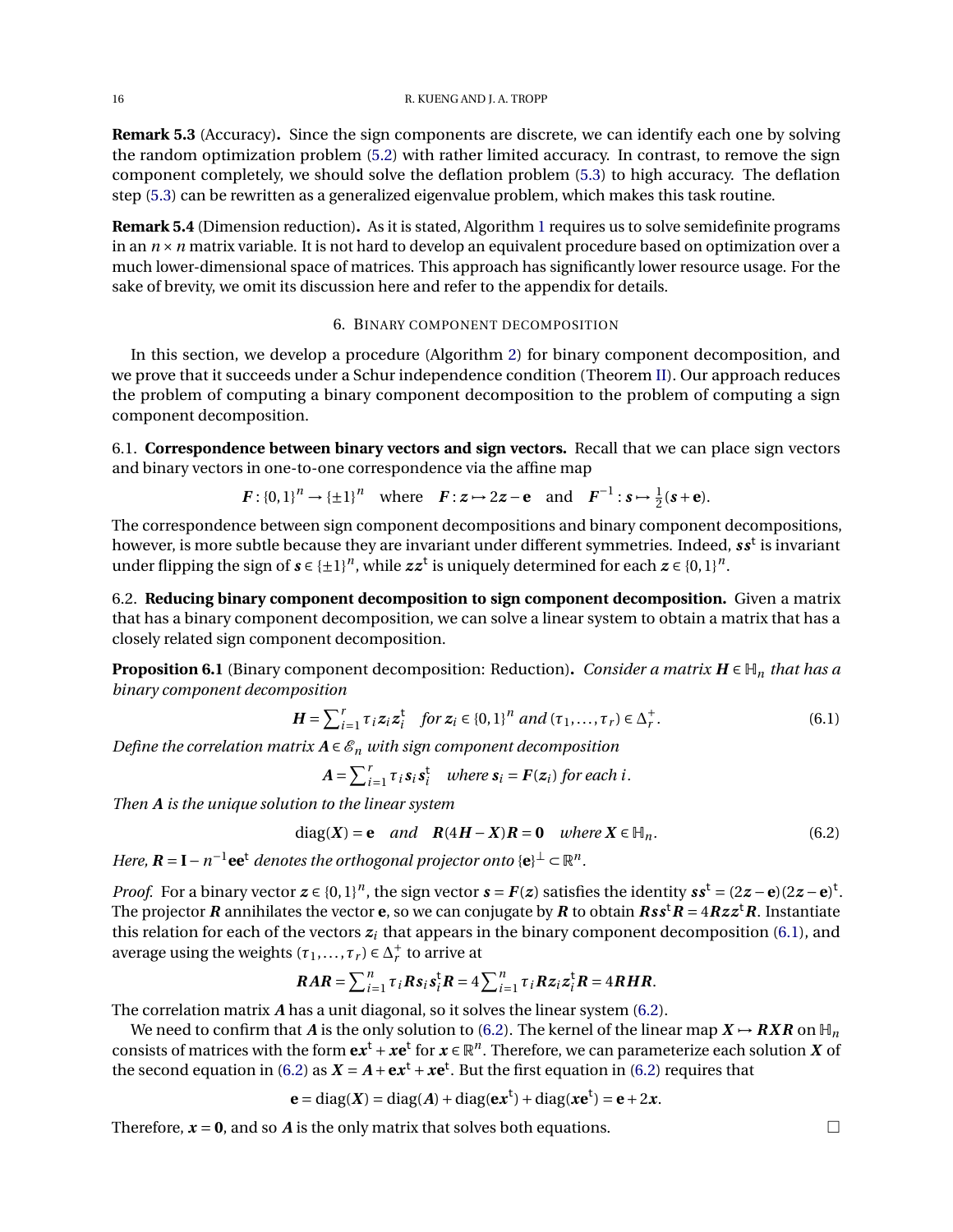6.3. **Resolving the sign ambiguity.** Proposition [6.1](#page-15-3) shows that we can replace the matrix *H* by a correlation matrix *A* whose sign components are related to the binary components in *H*. Let us explain how to resolve the sign ambiguity in the sign components of *A* to identify the correct binary components for *H*.

<span id="page-16-2"></span>**Proposition 6.2** (Sign ambiguity)**.** *Instate the notation of Proposition [6.1.](#page-15-3) Assume that the correlation matrix* A has a unique sign component decomposition with parametric representation { $(\tau_i, \tilde{s}_i)$  :  $i = 1, ..., r$ }, *and assume that the sign components form a linearly independent family. Find the unique solution ξ* ∈ R *r to the linear system*

$$
n\sum_{i=1}^r \tau_i \xi_i \tilde{\mathbf{s}}_i = (4\mathbf{H} - \mathbf{A})\mathbf{e} - 2n \operatorname{trace}(\mathbf{H})\mathbf{e}.
$$

*Then the binary components of H are given by*  $z_i = \frac{1}{2}$  $\frac{1}{2}(\xi_i \tilde{s}_i + \mathbf{e})$  for each  $1 \le i \le r$ .

*Proof.* For a binary vector  $z \in \{0,1\}^n$ , define  $s = F(z) = 2z - e$ . By direct computation,

$$
s\mathbf{e}^t = 4zz^t - 2\mathbf{e}z^t - s s^t.
$$

Right-multiply the last display by the vector **e** to arrive at

$$
ns = 4zz^{\dagger}e - 2n(z^{\dagger}e)e - ss^{\dagger}e = 4zz^{\dagger}e - 2n\,\text{trace}(zz^{\dagger})e - ss^{\dagger}e.
$$

The last relation holds because a 0–1 vector  $z$  satisfies  $z^t\mathbf{e}$  = trace( $zz^t$ ). Instantiate the last display for the vectors  $s_i = F(z_i)$ , and form the average using the weights  $(\tau_1, \ldots, \tau_r) \in \Delta_r^+$  $r<sub>r</sub><sup>+</sup>$  to obtain

$$
n\sum_{i=1}^r \tau_i s_i = 4H\mathbf{e} - 2n\operatorname{trace}(\mathbf{H})\mathbf{e} - \mathbf{A}\mathbf{e}.
$$

We have used the definitions of *H* and *A* from the statement of Proposition [6.1.](#page-15-3)

By uniqueness, the sign components  $\tilde{\bm{s}}_i$  in the parametric representation coincide with the vectors  $\bm{s}_i$ up to global sign flips; that is,  $s_i = \xi_i \tilde{s}_i$  where  $\xi_i \in \{\pm 1\}$  for each index *i*. Substitute this relation into the last display to obtain

$$
n\sum_{i=1}^{r} \tau_i \xi_i \tilde{\mathbf{s}}_i = 4H\mathbf{e} - 2n \operatorname{trace}(\mathbf{H})\mathbf{e} - A\mathbf{e}.
$$

This is a consistent linear system in the variables  $\xi_1,\ldots,\xi_r.$  The solution is unique because  $\{\tilde{s}_1,\ldots,\tilde{s}_r\}$  is a linearly independent family. Therefore, we can obtain the sign pattern by solving the linear system, and

$$
\boldsymbol{z}_i = \boldsymbol{F}^{-1}(\boldsymbol{s}_i) = \boldsymbol{F}^{-1}(\boldsymbol{\xi}_i \, \tilde{\boldsymbol{s}}_i) = \frac{1}{2}(\boldsymbol{\xi}_i \, \tilde{\boldsymbol{s}}_i + \mathbf{e}).
$$

This observation completes the argument.

<span id="page-16-1"></span>6.4. **Computation of the binary component decomposition.** Proposition [6.1](#page-15-3) and Proposition [6.2](#page-16-2) give us a mechanism for computing a binary component decomposition, provided that an associated matrix has a unique sign component decomposition with linearly independent sign components. We can exploit our theory on the tractable computation of sign component decompositions to identify situations where we can compute binary component decompositions.

<span id="page-16-0"></span>**Proposition 6.3** (Schur independence: Equivalence). *A family*  $\{z_1, \ldots, z_r\} \subseteq \{0,1\}^n$  *of binary vectors is Schur independent if and only if the associated family* { $e, F(z_1),...,F(z_r)$ }  $\subseteq$  { $\pm 1$ }<sup>n</sup> *of sign vectors is Schur independent.*

*Proof.* Set  $z_0 = e$  and  $s_0 = e$ . For  $1 \le i \le r$ , define  $s_i = F(z_i) = 2z_i - e$ . Then

$$
\mathrm{span}\{z_i\odot z_j:0\leq i,j\leq r\}=\mathrm{span}\{s_i\odot s_j:0\leq i,j\leq r\}.
$$

This point follows easily from the definition of the linear hull.  $\Box$ 

With this result at hand, we can prove Theorem [II.](#page-4-6)

*Proof of Theorem [II.](#page-4-6)* Suppose that  $H \in \mathbb{H}_n$  has a binary component decomposition  $H = \sum_{i=1}^r \tau_i z_i z_i^t$  involving a Schur independent family  $\{z_1, \ldots, z_r\}$  of binary components. Introduce the associated sign vectors  $s_i = F(z_i)$ . By Proposition [6.3,](#page-16-0) the family  $\{s_1, \ldots, s_r\}$  of sign vectors is Schur independent, hence linearly independent by Lemma [4.8.](#page-11-0)

Proposition [6.1](#page-15-3) shows that we can form the correlation matrix  $A = \sum_{i=1}^{r} \tau_i s_i s_i^t$  by solving a linear system. By Theorem [3.7,](#page-9-0) Algorithm [1](#page-3-1) allows us to compute pairs  $(\tilde\tau_i,\tilde s_i)$  with the property that  $\tau_{\pi(i)}=\tilde\tau_i$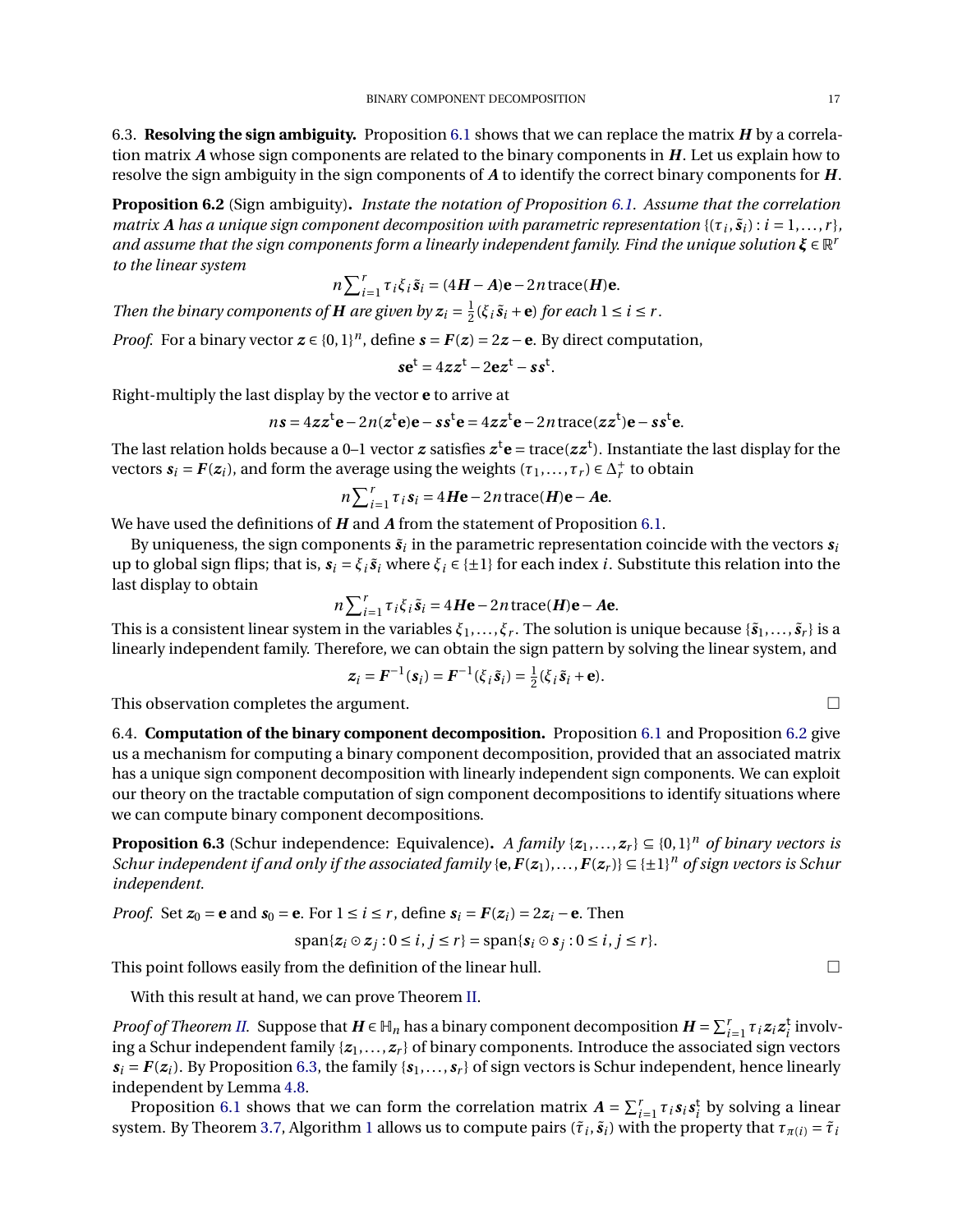and  $s_{\pi(i)} = \xi_i \tilde{s}_i$  where  $\pi$  is a permutation and  $\xi_i \in \{\pm 1\}$  for each *i*. Proposition [6.2](#page-16-2) shows that we can use the computed sign components to find the associated binary components  $z_{\pi(i)}$  that participate in *H*.  $\Box$ 

## 7. APPLICATION: ACTIVITY DETECTION IN MASSIVE MIMO SYSTEMS

<span id="page-17-0"></span>In this section, we outline a stylized application of binary component decomposition in modern communications.

7.1. **Motivation.** Massive connectivity is predicted to be a key feature in future wireless cellular networks (IoT) and Device-to-Device communication (D2D). Base stations will face the challenge of connecting a large number of devices and distributing communication resources accordingly. While this seems daunting in general, a key feature of these systems is parsimony. Individual device activity is typically sporadic. This feature can be exploited by a two-phase approach:

- (1) *Activity detection:* identify the (small) set of active users at a given time.
- (2) *Scheduling:* distribute communication resources among these active users.

Recent works have pointed out that multiple antennas at the base station may help to tackle the first phase [\[LY18,](#page-23-13) [CSY18,](#page-23-14) [HJC18\]](#page-23-15). The mathematical motivation behind this approach is covariance estimation. Massive MIMO systems allow for estimating the covariance matrix of an incoming signal, rather than the signal itself. As detailed below, this reduces the task of identifying active devices to a matrix factorization problem. The covariance matrix is proportional to a convex combination of structured rank-one factors. Each of these factors is in one-to-one correspondence with a single active device. Identifying this factorization in turn allows for solving the activity detection problem.

7.2. **Signal model.** Suppose that a network contains *N* different devices and a single base station. The base station contains *M* different antennas. Each of these antennas is capable of resolving *n*-dimensional signals. To perform activity detection, unique pilot sequences are distributed among the devices. Denote them by  $a_1,...,a_N \in \mathbb{C}^n$ . If device *k* wants to indicate activity, it transmits its pilot  $a_k$  over the shared network. At a given time, the base station receives noisy super-positions of several pilot sequences that passed through wireless channels. The channel connecting device  $k$  ( $1 \le k \le N$ ) with the *i*-th antenna  $(1 \le i \le M)$  is modeled by a large-scale fading coefficient  $\tau_k > 0$  that is constant over all antennas and a channel vector  $\bar{\bm{h}}_k \! \in \! \mathbb{C}^{M}$  that subsumes fluctuations between antennas:

$$
\mathbf{y}_i = \sum_{k \in \mathcal{A}} \sqrt{\tau_k} \left[ \bar{\boldsymbol{h}}_k \right]_i \boldsymbol{a}_k + \boldsymbol{\varepsilon}_i \in \mathbb{C}^n \quad \text{for} \quad 1 \leq i \leq M.
$$

The set  $\mathscr{A} \subset \{1,\ldots,N\}$  denotes the sub-set of active devices and  $\bm{\varepsilon}_i\in\mathbb{C}^m$  represents additive noise corruption affecting the *i*-th antenna. Simplifying assumptions, such as *white noise corruption* (each *ε<sup>i</sup>* is a complex standard Gaussian vector with variance *ε*) and *spatially white channel vectors* (each *h<sup>k</sup>* contains i.i.d. standard normal entries) imply the following simple formula for the covariance:

$$
Cov(\mathbf{y}_i) = \mathbb{E}\left[\mathbf{y}\mathbf{y}^*\right] = \sum_{k \in \mathcal{A}} \tau_k \mathbf{a}_k \mathbf{a}_k^* + \varepsilon \mathbf{I} \quad \text{for all} \quad 1 \leq i \leq M.
$$

The MIMO setup allows for empirically approximating this covariance:

$$
\mathbf{Y} = M^{-1} \sum_{i=1}^{M} \mathbf{y}_i \mathbf{y}_i^* \stackrel{M \to \infty}{\longrightarrow} \sum_{k \in \mathcal{A}} \tau_k \mathbf{a}_k \mathbf{a}_k^* + \varepsilon \mathbf{I}.
$$
 (7.1)

The (quick) rate of convergence can be controlled using matrix-valued concentration inequalities [\[Tro12\]](#page-24-4). We refer to [\[HJC18\]](#page-23-15) for a more detailed analysis and justification of the simplifying assumptions.

7.3. **Compressed activity detection via sign component decomposition.** Let *N* be the total number of devices in the network. Set the internal dimension to  $n = \lfloor \log_2(N) \rfloor + 1$ . Equip each device with a unique pilot sequence  $a_i = s_i \in \{\pm 1\}^n$  such that  $s_i \neq \pm s_j$  for all  $i \neq j$ . Next, assume that the base station contains sufficiently many antennas to accurately estimate the signal covariance matrix [\(7.1\)](#page-17-1) at any given time:

<span id="page-17-1"></span>
$$
\boldsymbol{Y} = \sum_{k \in \mathcal{A}} \boldsymbol{\tau}_k \boldsymbol{s}_k \boldsymbol{s}_k^T + \boldsymbol{\varepsilon} \mathbf{I}.
$$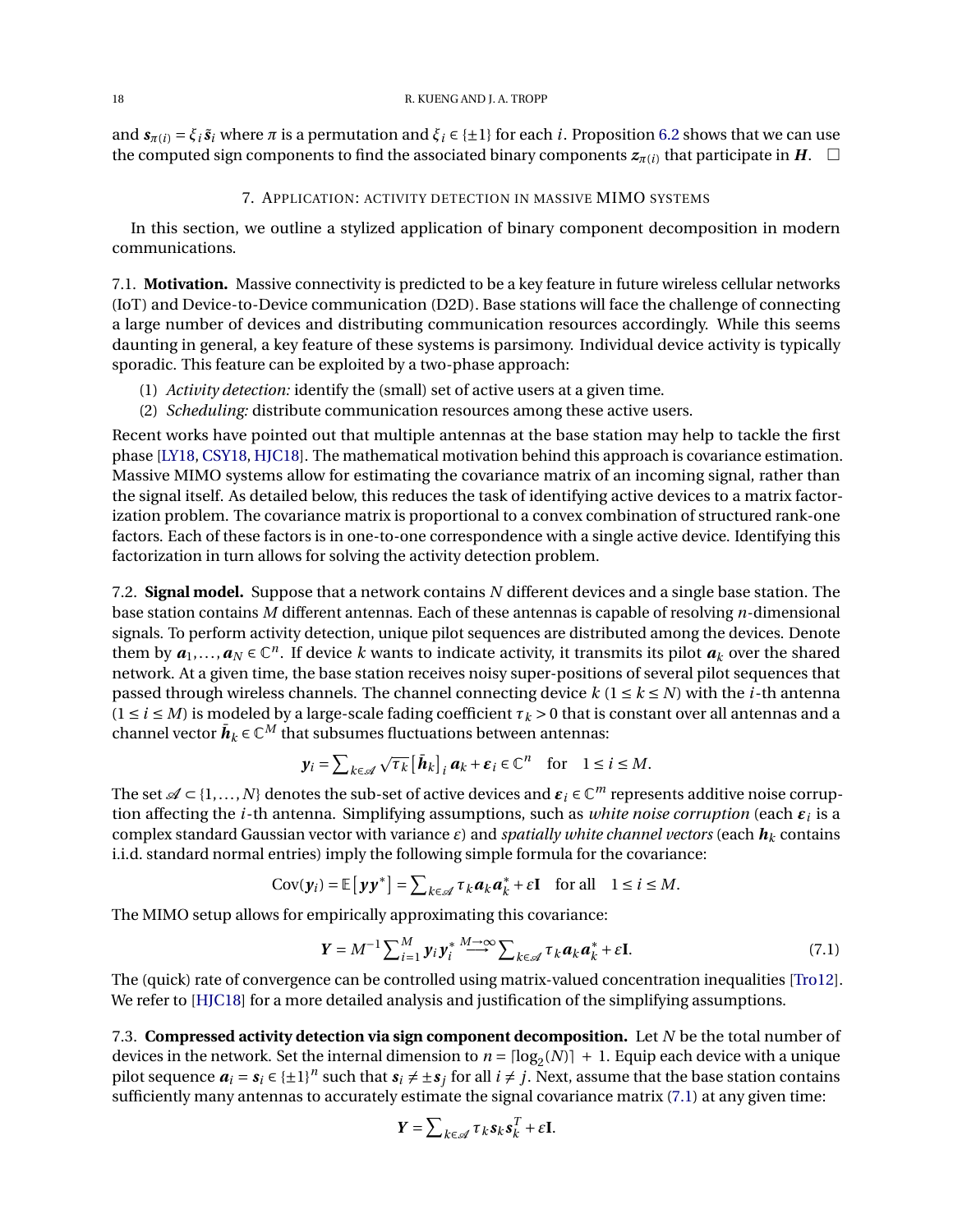Standard techniques allow for removing the isotropic noise distortion *ε***I**. The remainder is proportional to a correlation matrix:  $\bar{\bm{Y}} = \sum_{k \in \mathscr{A}} \tau_k \bm{s}_k \bm{s}_k^T$  $\frac{1}{k}$ . The activity pattern  $\mathscr A$  is encoded in the sign components (pilots) of this correlation matrix. Apply Algorithm [1](#page-3-1) to identify them.

Theorem [I](#page-3-2) asserts that this identification succeeds, provided that the participating sign components are Schur-independent. This assumption imposes stringent constraints on the maximum number of active devices that can be resolved correctly, see Eq. [\(2.4\)](#page-2-5). But beneath this threshold, Schur independence is generic. Fact [2.2](#page-3-3) asserts that almost all activity patterns produce Schur independent pilot sequences.

The method proposed here is conceptually different from existing approaches. These assign random pilot sequences and exploit sparsity in the activity pattern – viewed as a binary vector in  $\mathbb{R}^N$  – either via approximate message passing [\[CSY18\]](#page-23-14) or ideas from compressed sensing [\[HJC18,](#page-23-15) [FJ19\]](#page-23-16). In contrast, activity detection via sign component decomposition assigns deterministic pilot sequences that are guaranteed to work for most parsimonious activity patterns. The algorithmic reconstruction cost scales polynomially in  $n \approx log(N)$ , an exponential improvement over existing rigorous reconstruction techniques [\[FJ19\]](#page-23-16).

The arguments presented here are based on several idealizations and should be viewed as a proof of concept. We intend to address concrete implementations of MIMO activity detection via sign component decomposition in future work.

#### <span id="page-18-2"></span><span id="page-18-1"></span>8. RELATED WORK

<span id="page-18-0"></span>The goal of matrix factorization is to produce a representation of a matrix  $\bm{B}\in\mathbb{R}^{n\times m}$  as a product of structured matrices. The simplest formulation expresses

$$
\boldsymbol{B} = \boldsymbol{V}\boldsymbol{W}^{\mathrm{t}} + \boldsymbol{E} \quad \text{where} \quad \boldsymbol{V} \in \mathbb{R}^{n \times r} \quad \text{and} \quad \boldsymbol{W} \in \mathbb{R}^{r \times m}.
$$

The matrix  $E \in \mathbb{R}^{n \times m}$  collects the approximation error; the factorization is *exact* if  $E = 0$ . It is also common to normalize the factors and expose the scaling by means of a separate diagonal factor:

$$
\mathbf{B} = \mathbf{V} \operatorname{diag}(\boldsymbol{\lambda}) \mathbf{W}^{\mathrm{t}} + \mathbf{E} \quad \text{where} \quad \boldsymbol{\lambda} \in \mathbb{R}_+^r. \tag{8.2}
$$

We can try to expose different types of structure in the matrix by placing appropriate constraints on the factors *V* and *W* . The shape of the factors may vary, depending on the application.

The basic questions about matrix factorization are existence, uniqueness, stability, and computational tractability. Surprisingly, there is little rigorous theory about matrix factorizations beyond the most classical examples. Furthermore, a majority of the algorithmic work consists of heuristic nonconvex optimization procedures. The aim of this section is to summarize the literature on discrete factorizations, as well as some general computational approaches to matrix factorization.

8.1. **Integer factorizations.** In 1851, Hermite developed an integer analog of the reduced row echelon form [\[Her51\]](#page-23-17). For an integer matrix *B*, the Hermite normal form is an exact factorization [\(8.1\)](#page-18-1) where *V* is a square unimodular $^3$  $^3$  integer matrix and  $\pmb{W}$  is a triangular integer matrix. This decomposition is a discrete analog of the QR factorization.

Similar in spirit, the Smith normal form [\[Smi61\]](#page-24-5) of an integer matrix *B* is an exact factorization [\(8.2\)](#page-18-2) where  $V$  and  $W$  are square unimodular integer matrices, and  $\lambda\in\mathbb{N}^r$  is an integer vector with the divisibility property  $\lambda_{i+1} | \lambda_i$  for each *i*. This is a discrete analog of the SVD.

Both these decompositions can be extended to a matrix whose entries are drawn from a principal ideal domain. For example, with respect to the finite field  $\mathbb{Z}_2 = \{0,1\}$ , these normal forms lead to binary factorizations of a binary matrix.

Both the Hermite and Smith normal forms of an integer matrix can be computed in strongly polynomial time [\[KB79\]](#page-23-18). Contemporary applications include multidimensional signal processing, lattice computations, and solving Diophantine equations [\[Yap00\]](#page-24-6).

 ${\rm ^3A}$  unimodular matrix has determinant one.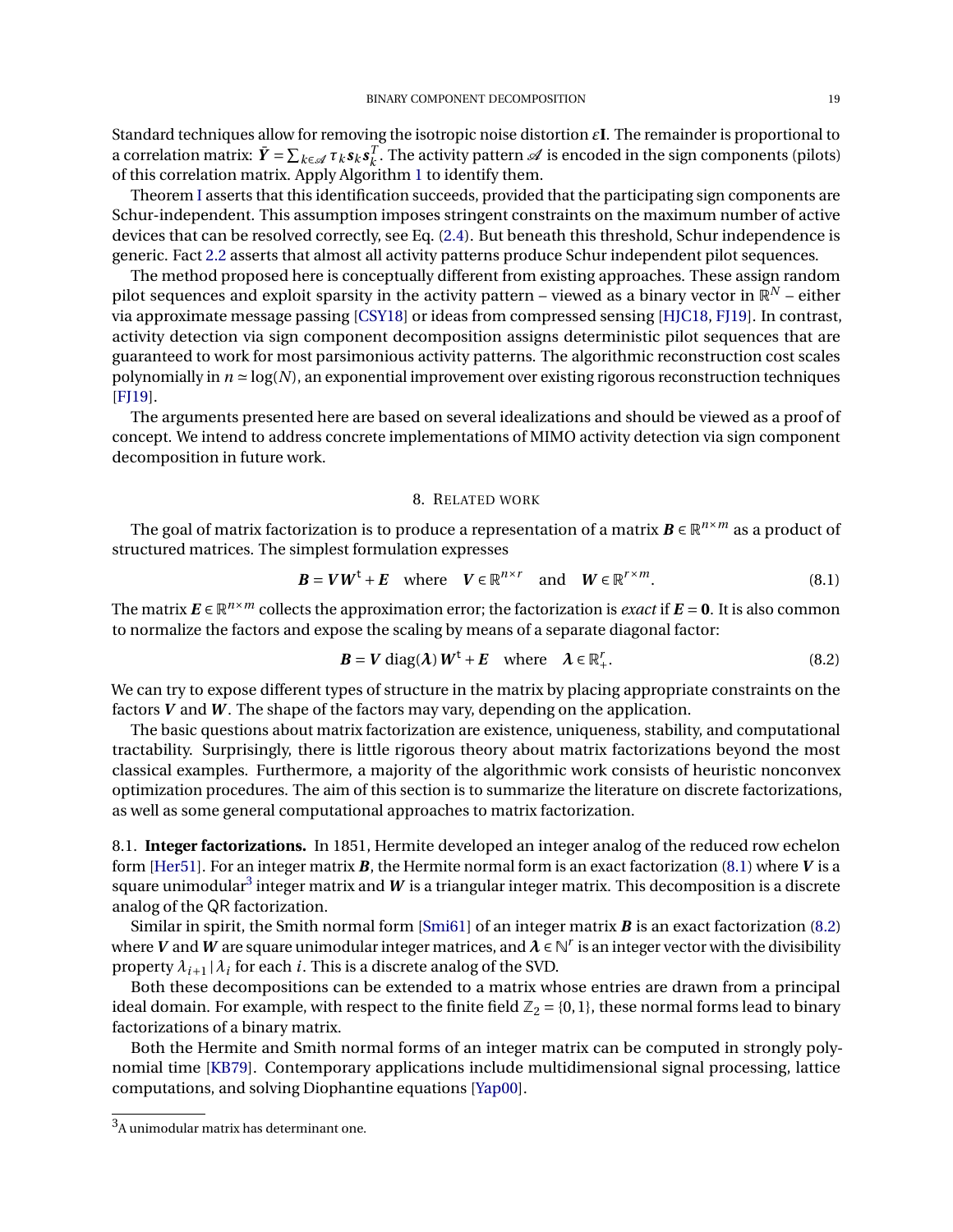8.2. **Semidiscrete factorizations.** Kolda [\[Kol98\]](#page-23-19) coined the term *semidiscrete factorization* to describe the class of factorizations of the form [\(8.2\)](#page-18-2) where the outer factors *V* ,*W* are discrete while the diagonal vector  $\lambda$  takes real values. The literature contains several instances.

8.2.1. *Integer factorizations.* Tropp [\[Tro15\]](#page-24-7) proved that every positive-definite matrix *B* admits an exact semidiscrete factorization [\(8.2\)](#page-18-2) where  $V = W$  and the factor *V* has integer entries that are bounded in terms of the condition number and the dimension. This result has applications in probability theory [\[BLX18\]](#page-23-20), but the proof is nonconstructive.

8.2.2. *Ternary factorizations.* Motivated by applications in image processing, O'Leary and Peleg [\[OP83\]](#page-23-21) considered an approximate semidiscrete factorization [\(8.2\)](#page-18-2) where  $V \in \{0, \pm 1\}^{m \times r}$  and  $W \in \{0, \pm 1\}^{m \times r}$  take ternary values. They proposed a heuristic method for computing the semidiscrete factorization. At each step, they aim to solve the integer optimization problem

<span id="page-19-2"></span><span id="page-19-0"></span>
$$
\underset{\mathbf{x}\in\{0,\pm1\}^n,\mathbf{y}\in\{0,\pm1\}^m}{\text{maximize}} \quad \mathbf{x}^{\mathbf{t}}\mathbf{B}\mathbf{y}.\tag{8.3}
$$

Given an approximate solution  $(x, y)$  to [\(8.3\)](#page-19-0), they update the target matrix as

$$
\mathbf{B} \mapsto \mathbf{B} - \lambda \mathbf{x} \mathbf{y}^{\dagger} \quad \text{where} \quad \lambda = \frac{\mathbf{x}^{\dagger} \mathbf{B} \mathbf{y}}{\|\mathbf{x}\| \|\mathbf{y}\|}.
$$
 (8.4)

This process is sometimes known as *deflation*. It leads directly to a factorization of the form [\(8.2\)](#page-18-2).

Since it is computationally hard to solve the optimization problem [\(8.3\)](#page-19-0) exactly, O'Leary and Peleg resort to alternating minimization. They fix *x* and minimize with respect to *y*; they fix *y* and minimize with respect to *x*; and repeat. Kolda [\[Kol98,](#page-23-19) Prop. 6.2] later showed that these heuristics produce a sequence of approximations with decreasing errors; there is no control on the rate of convergence.

8.2.3. *Binary factorizations, or cut decompositions.* The *cut norm* of a matrix *B* is the value of the optimization problem

<span id="page-19-1"></span>
$$
\begin{array}{ll}\n\text{maximize} & x^t B y. \\
\text{x} \in \{0, 1\}^n, \text{y} \in \{0, 1\}^m\n\end{array} \tag{8.5}
$$

The cut norm has applications in graph theory and theoretical algorithms.

In the late 1990s, Frieze and Kannan [\[FK99\]](#page-23-7) proposed the *cut decomposition*, an approximate semidis-crete factorization [\(8.2\)](#page-18-2) of a general matrix *B*, where the outer factors  $V \in \{0,1\}^{n \times r}$  and  $W \in \{0,1\}^{m \times r}$  take binary values. They developed an algorithm that gives a rigorous tradeoff between the number *r* of terms in the cut decomposition and the approximation error as measured in cut norm.

Subsequently, Alon and Naor [\[AN06\]](#page-22-0) developed another algorithm for the cut decomposition that proceeds by a rigorous process of iterative deflation. More precisely, Alon and Naor explain how to use semidefinite relaxation and rounding to obtain a pair  $(x, y)$  where the cut norm [\(8.5\)](#page-19-1) is approximately achieved. They update the matrix  $B$  via the rule  $B\mapsto B-\lambda xy^{\rm t}$  where  $\lambda=x^{\rm t}By/(\|x\|_1\|y\|_1).$  Iterating this approach leads to a tradeoff between the number *r* of terms in the cut decomposition and the cut norm approximation error that improves substantially over [\[FK99\]](#page-23-7).

8.2.4. *Sign and binary component decompositions.* Our work introduces exact semidiscrete factorizations, where the left factor *V* consists of signs  $\{\pm 1\}$  or binary values  $\{0,1\}$ . In this paper, we consider the positivesemidefinite case, where the left and right factors match:  $W = V$ . In the companion work, we consider the asymmetric case where the right factor *W* is arbitrary (but might be discrete). In particular, we see that the binary component decomposition [\(2.5\)](#page-4-1) is an exact symmetric cut decomposition.

Our work gives conditions for existence, uniqueness, and computational tractability of these factorizations. A serious limitation, however, is the restriction to matrices that have low rank. We will seek extensions to general matrices in our ongoing research.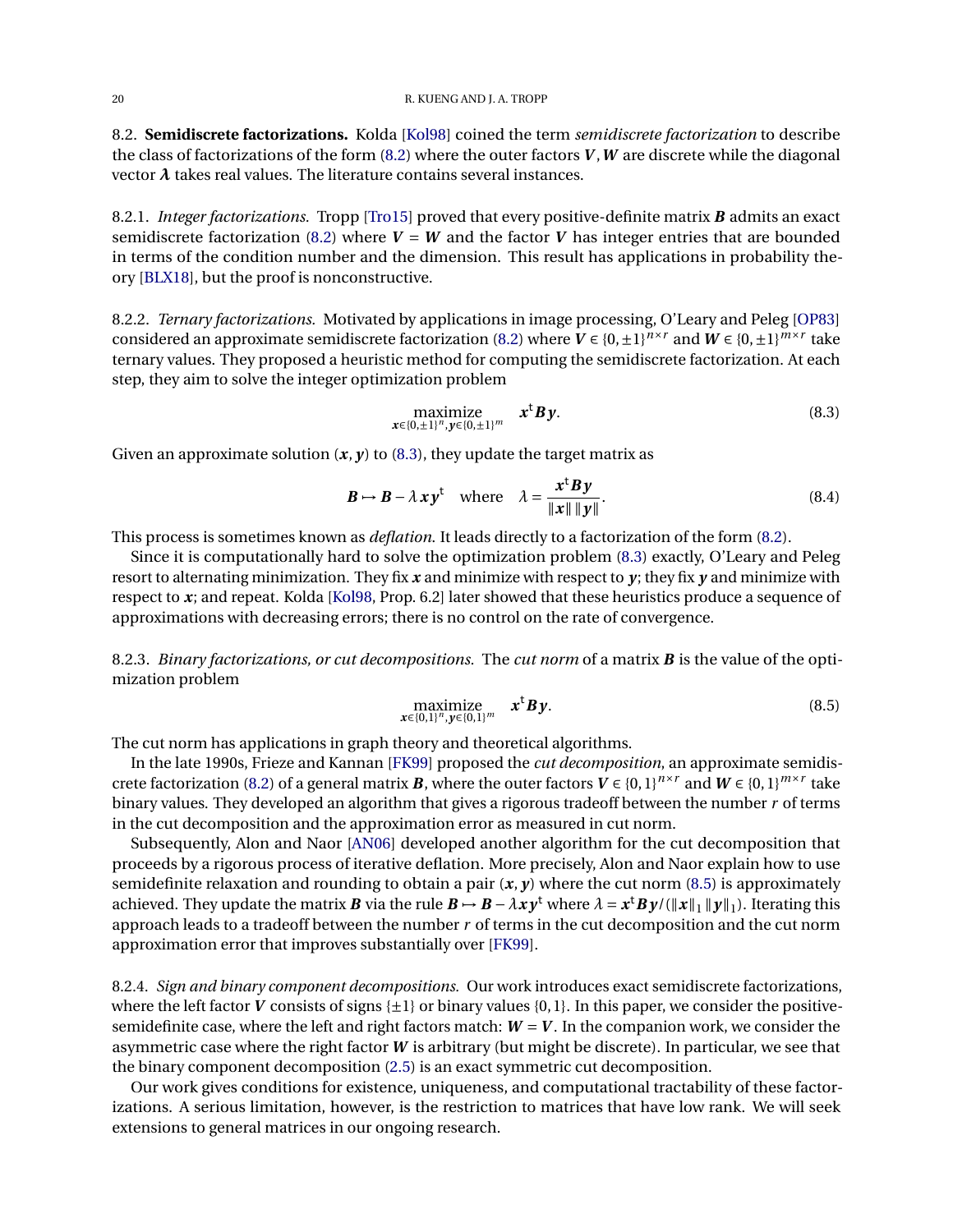8.3. **Other approaches to structured factorization.** Because of its importance in data analysis, there is an extensive literature on structured matrix factorization. Some of the most popular examples of constrained factorization are independent component analysis [\[Com94\]](#page-23-0), nonnegative matrix approximation [\[PT94\]](#page-23-1), sparse coding [\[OF96\]](#page-23-2), and sparse principal component analysis [\[ZHT06\]](#page-24-0). Some frameworks for thinking about structured matrix factorization appear in [\[TB99,](#page-24-8) [CDS02,](#page-23-22) [Tro04,](#page-24-9) [Sre04,](#page-24-10) [Wit10,](#page-24-11) [Jag11,](#page-23-23) [Bac13,](#page-22-2) [Ude15,](#page-24-12) [BE16,](#page-23-24) [Bru17,](#page-23-25) [HV19\]](#page-23-26), among numerous other sources. In this section, we summarize a few other methods that have been proposed for matrix factorization. See [\[Ude15,](#page-24-12) [Bru17\]](#page-23-25) for more complete literature reviews.

8.3.1. *Deflation.* A large number of authors have proposed matrix factorization techniques based on deflation [\[Wit10,](#page-24-11) [Jag11,](#page-23-23) [Bac13,](#page-22-2) [Ude15,](#page-24-12) [Bru17\]](#page-23-25). The basic step in these methods (attempts) to solve a problem like

<span id="page-20-0"></span>
$$
\underset{\mathbf{x}\in\mathbb{R}^n,\mathbf{y}\in\mathbb{R}^m}{\text{maximize}} \quad \mathbf{x}^{\mathsf{t}}\mathbf{B}\mathbf{y} \quad \text{subject to} \quad P_1(\mathbf{x}) \le c_1 \quad \text{and} \quad P_2(\mathbf{y}) \le c_2. \tag{8.6}
$$

The functions  $P_1$  and  $P_2$  are (convex) regularizers that promote structure in the rank-one factor  $\bm{xy}^\text{t}$ . For example, when  $P_1$  is the  $\ell_1$  norm, this formulation tends to promote sparsity in the factors. Given an approximate solution (*x*, *y*), we update the matrix via [\(8.4\)](#page-19-2) or using the conditional gradient method [\[Jag11\]](#page-23-23). Other deflation techniques have been developed for the particular task of sparse principal component analysis [\[Mac09\]](#page-23-27). Witten [\[Wit10\]](#page-24-11) refers to this approach as *penalized matrix decomposition*.

In rare cases where we can provably compute an approximate solution to [\(8.6\)](#page-20-0), this approach leads to a rigorous tradeoff between the number of terms in the matrix approximation and the Frobenius-norm approximation error [\[Jag11\]](#page-23-23). Unfortunately, the core optimization [\(8.6\)](#page-20-0) is usually computationally hard, and all bets are off.

In practice, the most common heuristic for [\(8.6\)](#page-20-0) is alternating maximization. Other nonconvex optimization algorithms, such as projected gradient, can also be applied and often yield better results [\[Ude15\]](#page-24-12). In some special cases, we can attack the problem [\(8.6\)](#page-20-0) via semidefinite relaxation [\[dEGJL07\]](#page-23-28). To the best of our knowledge, none of these methods offer any guarantees.

8.3.2. *Direct methods.* Many other authors [\[Gor03,](#page-23-29) [Tro04,](#page-24-9) [Sre04,](#page-24-10) [Bac13,](#page-22-2) [Ude15,](#page-24-12) [Bru17,](#page-23-25) [HV19\]](#page-23-26) have considered problem formulations that seek to compute the matrix factors directly. These approaches frame an optimization problem like

<span id="page-20-1"></span>
$$
\underset{\boldsymbol{V}\in\mathbb{R}^{n\times r},\boldsymbol{W}\in\mathbb{R}^{m\times r}}{\text{minimize}} \quad \ell(\boldsymbol{B},\boldsymbol{V}\boldsymbol{W}^{\mathrm{t}})+P_1(\boldsymbol{V})+P_2(\boldsymbol{W}).\tag{8.7}
$$

The loss function  $\ell(\cdot, \cdot)$  is typically the Frobenius norm, and the functions  $P_1$  and  $P_2$  are (convex) penalties that promote structure on the matrix factors.

In practice, the most common heuristic for solving [\(8.7\)](#page-20-1) is alternating minimization. Other nonconvex algorithms, such as projected gradient, can also be applied. When the inner dimension *r* of the factors is large enough, the optimization problem [\(8.7\)](#page-20-1) is sometimes tractable, in spite of the apparent nonconvexity; see [\[Gor03,](#page-23-29) [Bac13,](#page-22-2) [Bru17,](#page-23-25) [HV19\]](#page-23-26). Nevertheless, we must regard [\(8.7\)](#page-20-1) as a heuristic, except in a limited set of circumstances.

8.4. **Conclusions.** The results presented here take the reverse point of view from most of the existing literature. We first identify a class of matrices that admits a unique discrete factorization, and we use this insight to develop a tractable algorithm that provably computes this factorization. The next step is to understand how to find an approximate discrete factorization of a noisy matrix. We believe that this kind of factorization has several applications, including activity detection in large asynchronous networks.

## APPENDIX A. DIMENSION REDUCTION FOR ALGORITHM [1](#page-3-1)

As it is stated, Algorithm [1](#page-3-1) requires solving semidefinite programs in an *n* ×*n* matrix variable. In this section, we develop an equivalent procedure that optimizes over a much lower-dimensional space of matrices. This approach, which we document in Algorithm [3,](#page-22-3) has significantly lower resource usage.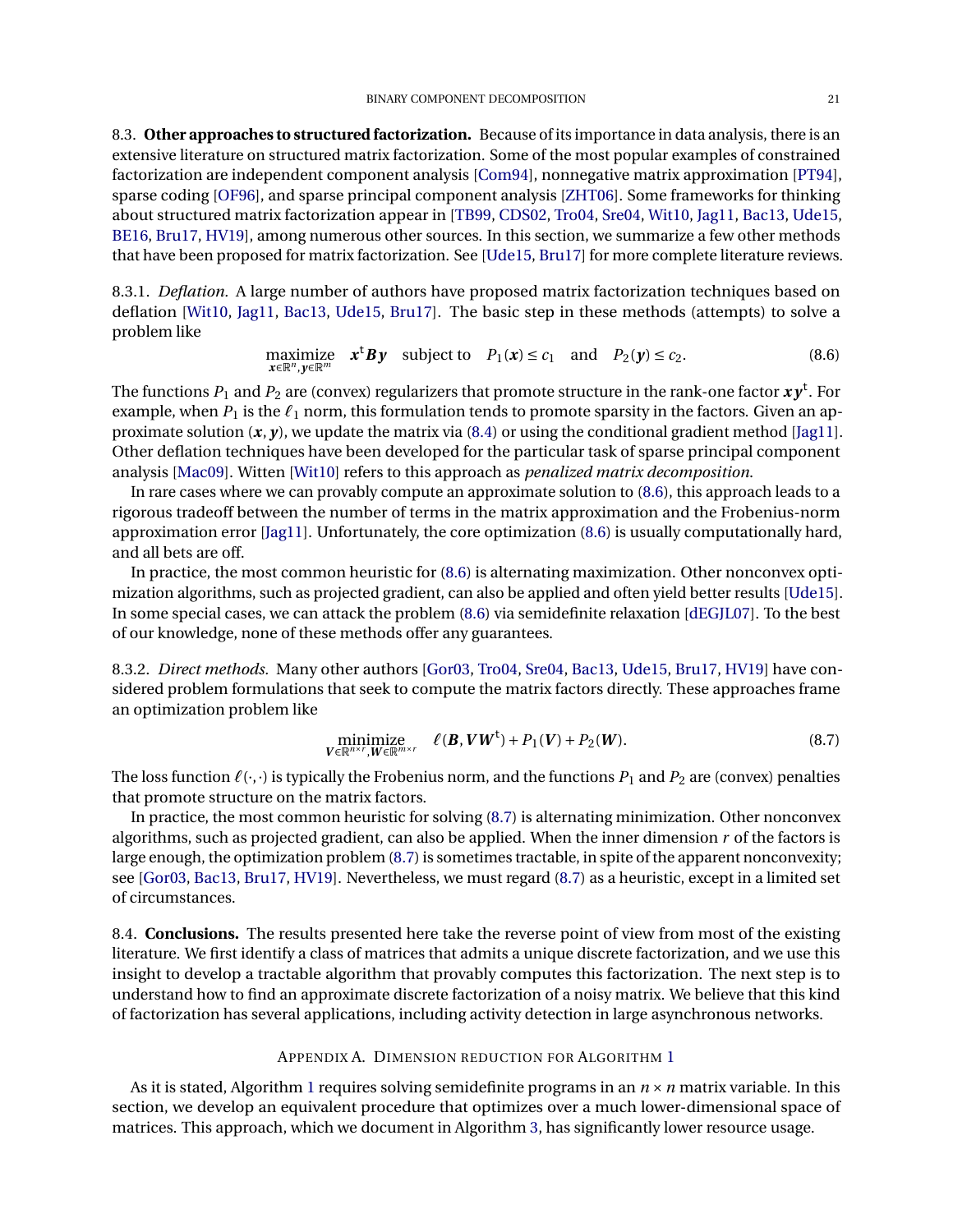<span id="page-21-1"></span>**Theorem A.1** (Efficient sign component decomposition). Let  $A \in H_n$  be a rank-r correlation matrix that *admits a sign component decomposition*

$$
A = \sum_{i=1}^{r} \tau_i s_i s_i^{\mathsf{t}} \quad where \quad s_i \in \{\pm 1\}^n \ and \ (\tau_1, \dots, \tau_r) \in \Delta_r^+.
$$

*Assume that the family*  $\mathcal{S} = \{s_1, \ldots, s_r\}$  of sign components is Schur independent. Then Algorithm [3](#page-22-3) *computes the sign component decomposition up to trivial symmetries. That is, the output is the unordered set of pairs*  $\{(\tau_i, \xi_i, s_i) : 1 \le i \le r\}$ , where  $\xi_i \in \{\pm 1\}$  are signs. This algorithm can be implemented with  $arithmetic cost \mathcal{O}(n^3$ polylog(*r*)).

Up to logarithmic factors in *r* , the running time for Algorithm [3](#page-22-3) matches the cost of computing a full eigenvalue decomposition of a dense *n* ×*n* symmetric matrix.

*Proof.* Let  $\mathcal{F} = \text{conv}\{ss^t : s \in \mathcal{S}\} \subset \mathcal{E}_n$  be the simplicial face of the elliptope that contains the matrix A. Let  $\mathbf{Q} = \text{orth}(A) \in \mathbb{R}^{n \times r}$  be a matrix with orthonormal columns that span the range of *A*. In particular,  $P = QQ<sup>t</sup>$  is the orthogonal projector onto the range of *A*. We can use these matrices to compress all of the optimization problems that arise in Algorithm [1.](#page-3-1)

We begin with the random optimization problem [\(5.2\)](#page-14-2). It is not hard to check that the feasible set of [\(5.2\)](#page-14-2) can be rewritten as follows. Let  $\bm{q}_j^{\text{t}} \in \mathbb{R}^r$  be the *i*th row of the matrix  $\bm{Q}$ . Then

$$
\mathcal{F} = \{X : \text{trace}(\mathbf{P}X) = n \text{ and } X \in \mathcal{E}_n\} = \{ \mathbf{Q}Y\mathbf{Q}^{\mathsf{t}} : \mathbf{q}_j^{\mathsf{t}} Y\mathbf{q}_j = 1 \text{ for each } j \text{ and } Y \succcurlyeq 0 \}.
$$

Indeed, recall that  $Ps = s$  for  $s \in \mathcal{S}$ . Each feasible point *X* for [\(5.2\)](#page-14-2) belongs to the face  $\mathcal{F}$ , so it must satisfy  $X = PXP$ . Expanding the orthogonal projectors, we obtain the parameterization  $X = QYQ^t$  where *Y* =  $Q$ <sup>t</sup>*X* $Q$  ∈  $H$ <sub>*r*</sub>. Moreover, *X* is psd. According to the conjugation rule (Fact [1.1\)](#page-1-1), this is equivalent to demanding  $Y \succcurlyeq 0$  Finally, the diagonal contraints  $e_j^t X e_j = 1$  translate directly into the conditions  $q_j^t Y q_j = 1$  for each index *j*.

We can conjugate the last display by the orthonormal matrix *Q* to see that

$$
\tilde{\mathcal{F}} = \text{conv}\{Q^t s s^t Q : s \in \mathcal{S}\} = \{Y \in \mathbb{H}_r : q_j^t Y q_j = 1 \text{ for each } j \text{ and } Y \succcurlyeq 0\}.
$$

Moreover, the set  $\tilde{\mathcal{F}}$  on the left-hand side is a simplex. As a consequence, we can draw a standard normal vector  $g \in \mathbb{R}^r$  and solve the optimization problem

$$
\underset{Y \in \mathbb{H}_r}{\text{maximize}} \quad \mathbf{g}^{\mathbf{t}} Y \mathbf{g} \quad \text{subject to} \quad \mathbf{q}_j^{\mathbf{t}} Y \mathbf{q}_j = 1 \text{ for each } j \text{ and } Y \succcurlyeq \mathbf{0}. \tag{A.1}
$$

According to Lemma [5.1,](#page-13-1) the unique solution will be a matrix  $Y_\star = Q^\text{t} s s^\text{t} Q$  for some  $s\in\mathscr{S}.$ 

The deflation step of Algorithm [1](#page-3-1) can also be mapped down to the simplex  $\tilde{\mathscr{F}}$ . We just need to solve

 $\max_{\zeta \in \mathbb{R}}$   $\zeta$  subject to  $\zeta(\mathbf{Q}^{\mathsf{t}} A \mathbf{Q}) + (1 - \zeta) Y_{\star} \succcurlyeq \mathbf{0}.$ 

As before, Lemma [5.2](#page-13-2) ensures that this procedure extracts the rank-one component  $Y_\star$  from  $\bm{Q}^\mathrm t A \bm{Q}$ , decreasing the rank by one.

Next, let us propose a further simplification to the random optimization problem [\(A.1\)](#page-21-0) by noticing that the equality constraints are always redundant. First, rewrite the constraints as

<span id="page-21-0"></span>
$$
trace(\boldsymbol{q}_j\boldsymbol{q}_j^{\mathsf{t}}\boldsymbol{Y})=1 \quad \text{for } j=1,\ldots,n.
$$

Of course, each constraint matrix  $\bm{q}_j\bm{q}_j^t$   $\in$   $\mathbb{H}_r.$  In fact, the constraint matrices also satisfy additional affine constraints. For each  $s \in \mathcal{S}$ , we calculate that

$$
\text{trace}(\boldsymbol{q}_j\boldsymbol{q}_j^{\mathsf{t}}\boldsymbol{Q}^{\mathsf{t}}\boldsymbol{s}\boldsymbol{s}^{\mathsf{t}}\boldsymbol{Q}) = \text{trace}(\boldsymbol{Q}^{\mathsf{t}}\boldsymbol{e}_j\boldsymbol{e}_j^{\mathsf{t}}\boldsymbol{Q}\boldsymbol{Q}^{\mathsf{t}}\boldsymbol{s}\boldsymbol{s}^{\mathsf{t}}\boldsymbol{Q}) = \text{trace}(\boldsymbol{e}_j\boldsymbol{e}_j^{\mathsf{t}}\boldsymbol{P}\boldsymbol{s}\boldsymbol{s}^{\mathsf{t}}\boldsymbol{P}) = \text{trace}(\boldsymbol{e}_j\boldsymbol{e}_j^{\mathsf{t}}\boldsymbol{s}\boldsymbol{s}^{\mathsf{t}}) = \langle \boldsymbol{e}_j, \ \boldsymbol{s} \rangle^2 = 1.
$$

Therefore, the constraint matrices lie in an affine subspace of  $\mathbb{H}_r$  with dimension  $\binom{r+1}{2}$  $\binom{r+1}{2} - r = \binom{r}{2}$  $_{2}^{r}$  $+1.$  We can select a maximal linearly independent subset of  $\{q_j q_j^t : j = 1, \ldots, n\}$  and enforce this smaller family of constraints.

To conclude, observe that Algorithm [3](#page-22-3) involves 2(*r* −1) semidefinite programs with variable *X* ∈ H*<sup>r</sup>* . The number of affine constraints in each SDP is bounded by  $\binom{r}{2}$  $_{2}^{r}$ ) + 2. Standard interior point solvers [\[AHO98\]](#page-22-4)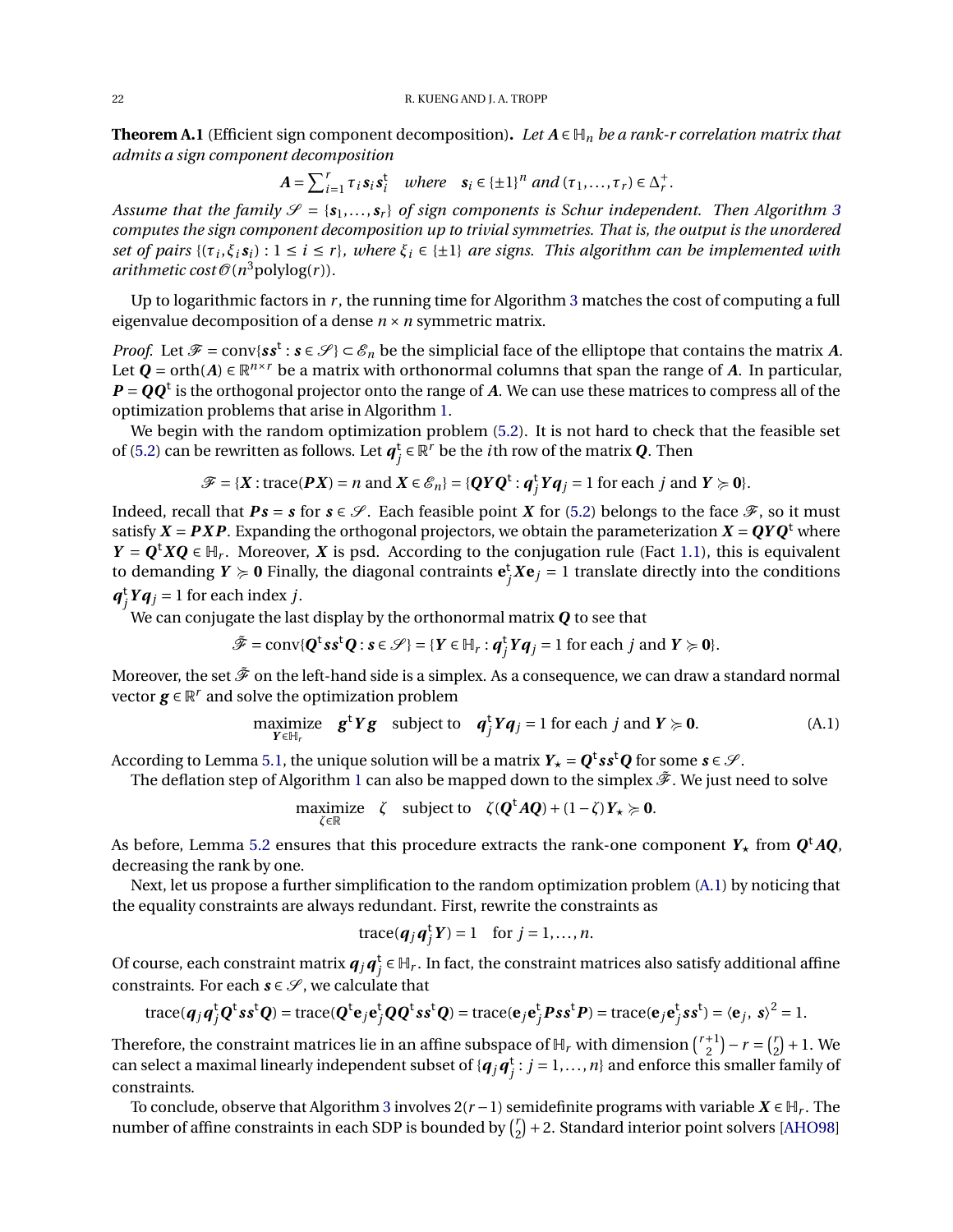<span id="page-22-3"></span>**Algorithm 3** *Efficient sign component decomposition* [\(2.2\)](#page-2-1) *of a matrix with Schur independent components*. Implements the procedure in Theorem [A.1.](#page-21-1)

**Input:** Rank-*r* correlation matrix  $A \in H_n$  that satisfies [\(3.2\)](#page-7-3) **Output:** Sign components  $\{\tilde{s}_1,\ldots,\tilde{s}_r\} \subset \{\pm 1\}^n$  and convex coefficients  $\tilde{\tau} \in \Delta_r^+$  where  $A = \sum_{i=1}^r \tilde{\tau}_i \tilde{s}_i \tilde{s}_i^+$ 1 **function** EFFICIENTSIGNCOMPONENTDECOMPOSITION(*A*) <sup>2</sup> [*n*,∼] ← size(*A*) and *r* ← rank(*A*) 3 **Q** ← orth(*A*)  $\triangleright$  Orthonormal basis for the range of *A* 4  $M \leftarrow Q^{\dagger} A Q$ **► Compress the input matrix** 5 Use RRQR to find a maximal independent set of constraints:  $\max_{J \subseteq \{1,\ldots,n\}}$   $|J|$  subject to  $\{q_j q_j^t : j \in J\}$  is linearly independent **6 for**  $i = 1$  to  $(r - 1)$  **do** 7 **g**  $\leftarrow$  randn(*r*, 1)  $\rightarrow$  Draw a random direction 8 Find the solution  $Y_{\star}$  to the semidefinite program  $\triangleright$  Step 1  $\max_{Y \in \mathbb{H}_r}$   $\mathbf{g}^t Y \mathbf{g}$  subject to  $\mathbf{q}_j^t Y \mathbf{q}_j = 1$  for  $j \in J$  and  $Y \succcurlyeq \mathbf{0}$ 9 Factorize the rank-one matrix  $Y_{\star} = Q^{\text{t}} \tilde{s}_i \tilde{s}_i^{\text{t}}$ *Q* . Extract a sign component 10 Find the solution  $\zeta_{\star}$  to the semidefinite program  $\triangleright$  Step 2  $\max_{\zeta \in \mathbb{R}}$   $\zeta$  subject to  $\zeta M + (1 - \zeta) Y_{\star} \succcurlyeq 0$ 11  $M \leftarrow \zeta_{\star} M + (1 - \zeta_{\star}) Y_{\star}$   $\triangleright$  Step 3 12 Factorize the rank-one matrix  $M = Q^t \tilde{s}_r \tilde{s}_r^t$  $\rhd$  rank(*M*) = 1 in final iteration<br> $\rhd$  Step 4 13 Find the unique solution  $\tilde{\tau} \in \mathbb{R}^r$  to the linear system  $\triangleright$  Step 4  $M = \sum_{i=1}^r \tilde{\tau}_i Q^{\text{t}} \tilde{s}_i \tilde{s}_i^{\text{t}} Q$ 

can solve such problems to fixed accuracy in time  $\mathcal{O}(r^{6.5})$ . This bound can ostensibly be improved to  $\mathscr{O}(r^5$ polylog $(r)$ ) using a method proposed in the theoretical algorithms literature [\[LSW15,](#page-23-30) Table 2].

Finally, we must account for the cost of computing a basis for the range of the input matrix *A* and lifting the solution from the lower-dimensional space back to the original sign components. For Algorithm [3,](#page-22-3) this leads to a total runtime of  $\mathcal{O}(n^3$ polylog(*r*)) using the theoretical method. This bound relies on the restriction [\(2.4\)](#page-2-5) that  $r = O(\sqrt{n})$  for Schur independence.

### **ACKNOWLEDGMENTS**

The authors thank Benjamin Recht for helpful conversations at an early stage of this project and Madeleine Udell for valuable comments regarding the related work section. Peter Jung suggested activity detection in massive MIMO system as a potential application. This research was partially funded by ONR awards N00014-11-1002, N00014-17-12146, and N00014-18-12363. Additional support was provided by the Gordon & Betty Moore Foundation.

#### **REFERENCES**

- <span id="page-22-4"></span>[AHO98] F. Alizadeh, J.-P. A. Haeberly, and M. L. Overton. Primal-dual interior-point methods for semidefinite programming: convergence rates, stability and numerical results. *SIAM J. Optim.*, 8(3):746–768, 1998.
- <span id="page-22-0"></span>[AN06] N. Alon and A. Naor. Approximating the cut-norm via Grothendieck's inequality. *SIAM J. Comput.*, 35(4):787–803, 2006.
- <span id="page-22-2"></span>[Bac13] F. R. Bach. Convex relaxations of structured matrix factorizations. Available at <http://arXiv.org/abs/1309.3117>, 2013.
- <span id="page-22-1"></span>[Bar02] A. Barvinok. *A course in convexity*, volume 54 of *Graduate Studies in Mathematics*. American Mathematical Society, Providence, RI, 2002.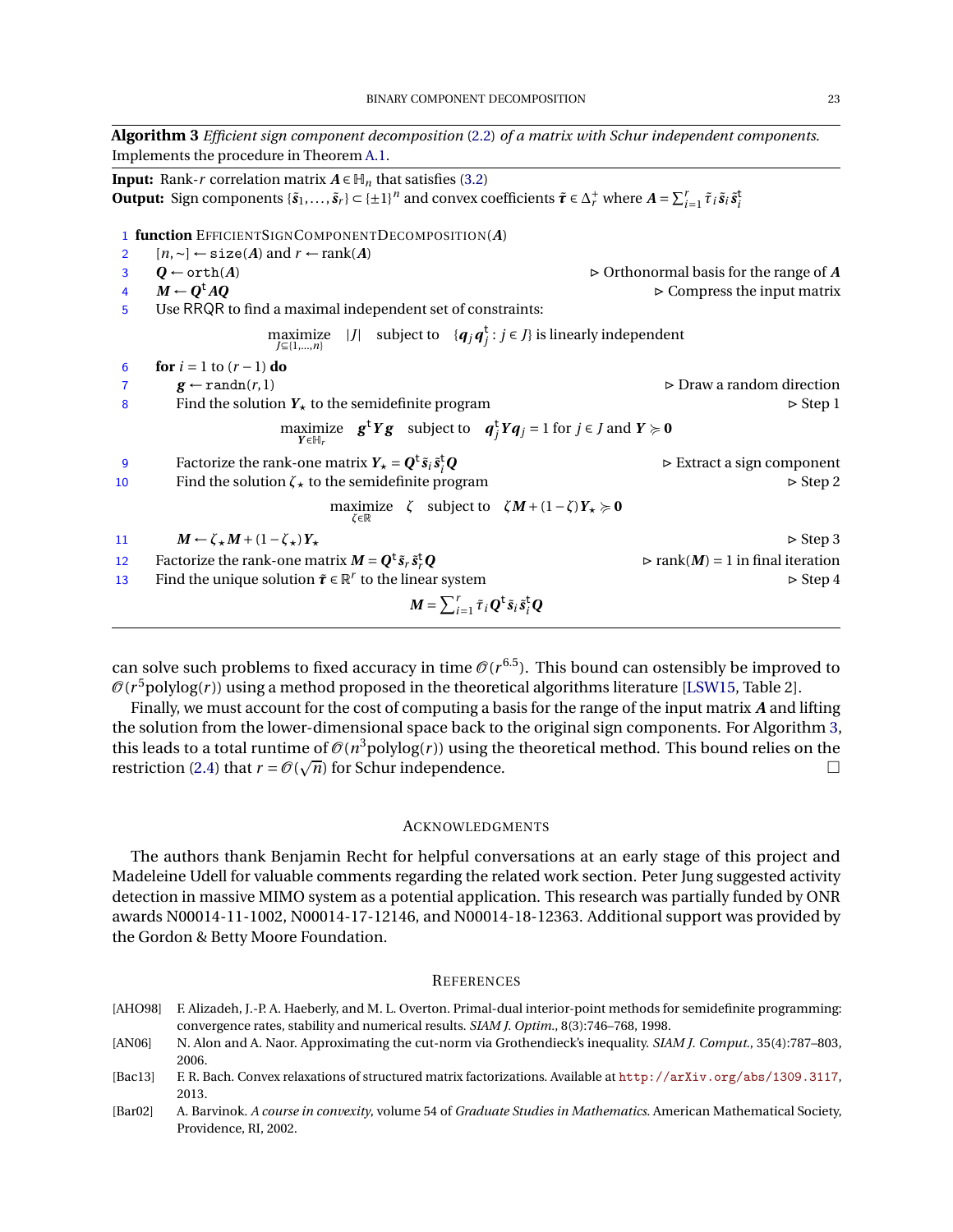<span id="page-23-30"></span><span id="page-23-29"></span><span id="page-23-28"></span><span id="page-23-27"></span><span id="page-23-26"></span><span id="page-23-25"></span><span id="page-23-24"></span><span id="page-23-23"></span><span id="page-23-22"></span><span id="page-23-21"></span><span id="page-23-20"></span><span id="page-23-19"></span><span id="page-23-18"></span><span id="page-23-17"></span><span id="page-23-16"></span><span id="page-23-15"></span><span id="page-23-14"></span><span id="page-23-13"></span><span id="page-23-12"></span><span id="page-23-11"></span><span id="page-23-10"></span><span id="page-23-9"></span><span id="page-23-8"></span><span id="page-23-7"></span><span id="page-23-6"></span><span id="page-23-5"></span><span id="page-23-4"></span><span id="page-23-3"></span><span id="page-23-2"></span><span id="page-23-1"></span><span id="page-23-0"></span>

| 24                            | R. KUENG AND J. A. TROPP                                                                                                                                                                                                                                                                                                    |
|-------------------------------|-----------------------------------------------------------------------------------------------------------------------------------------------------------------------------------------------------------------------------------------------------------------------------------------------------------------------------|
| [BE16]                        | M. Basbug and B. Engelhardt. Hierarchical compound poisson factorization. In M. F. Balcan and K. Q. Weinberger,<br>editors, Proceedings of The 33rd International Conference on Machine Learning, volume 48 of Proceedings of Machine<br>Learning Research, pages 1795-1803, New York, New York, USA, 20-22 Jun 2016. PMLR. |
| [Bha97]<br>[BLX18]            | R. Bhatia. Matrix analysis, volume 169 of Graduate Texts in Mathematics. Springer-Verlag, New York, 1997.<br>A. D. Barbour, M. J. Luczak, and A. Xia. Multivariate approximation in total variation, I: Equilibrium distributions of<br>Markov jump processes. Ann. Probab., 46(3):1351-1404, 2018.                         |
| [Brul7]<br>[CDS02]            | J. J. Bruer. Recovering structured low-rank operators using nuclear norms. PhD thesis, Caltech, Pasadena, 2017.<br>M. Collins, S. Dasgupta, and R. E. Schapire. A generalization of principal component analysis to the exponential<br>family. In Adv. Neural Information Processing Systems, 2002.                         |
| [Com94]                       | P. Comon. Independent component analysis, a new concept? Signal Process, 36(3):287 - 314, 1994.                                                                                                                                                                                                                             |
| [CSY18]                       | Z. Chen, F. Sohrabi, and W. Yu. Sparse activity detection for massive connectivity. IEEE Transactions on Signal<br>Processing, 66(7):1890-1904, April 2018.                                                                                                                                                                 |
|                               | [dEGJL07] A. d'Aspremont, L. El Ghaoui, M. I. Jordan, and G. R. G. Lanckriet. A direct formulation for sparse PCA using<br>semidefinite programming. SIAM Rev., 49(3):434-448, 2007.                                                                                                                                        |
| [DL97]                        | M. M. Deza and M. Laurent. Geometry of cuts and metrics, volume 15 of Algorithms and Combinatorics. Springer-<br>Verlag, Berlin, 1997.                                                                                                                                                                                      |
| [FJ19]                        | A. Fengler and P. Jung. On the restricted isometry property of centered self Khatri-Rao products. arXiv preprint<br>arXiv:1905.09245, 2019.                                                                                                                                                                                 |
| [FK99]<br>[GLS93]             | A. Frieze and R. Kannan. Quick approximation to matrices and applications. Combinatorica, 19(2):175-220, 1999.<br>M. Grötschel, L. Lovász, and A. Schrijver. Geometric algorithms and combinatorial optimization, volume 2 of Algo-<br>rithms and Combinatorics. Springer-Verlag, Berlin, second edition, 1993.             |
| [Gor03]                       | G. J. Gordon. Generalized <sup>2</sup> linear <sup>2</sup> models. In S. Becker, S. Thrun, and K. Obermayer, editors, Advances in Neural<br>Information Processing Systems 15, pages 593-600. MIT Press, 2003.                                                                                                              |
| [Gru07]                       | P. M. Gruber. Convex and discrete geometry, volume 336 of Grundlehren der Mathematischen Wissenschaften [Funda-<br>mental Principles of Mathematical Sciences]. Springer, Berlin, 2007.                                                                                                                                     |
| [Her51]                       | C. Hermite. Sur l'introduction des variables continues dans la théorie des nombres. J. Reine Angew. Math., 41:191-216,<br>1851.                                                                                                                                                                                             |
| [H]C18]                       | S. Haghighatshoar, P. Jung, and G. Caire. Improved scaling law for activity detection in massive mimo systems. In 2018<br>IEEE International Symposium on Information Theory (ISIT), pages 381-385, June 2018.                                                                                                              |
| [HUL01]                       | J.-B. Hiriart-Urruty and C. Lemaréchal. Fundamentals of convex analysis. Grundlehren Text Editions. Springer-Verlag,<br>Berlin, 2001. Abridged version of it Convex analysis and minimization algorithms. I [Springer, Berlin, 1993; MR1261420<br>(95m:90001)] and it II [ibid.; MR1295240 (95m:90002)].                    |
| [HV19]                        | B. D. Haeffele and R. Vidal. Structured low-rank matrix factorization: Global optimality, algorithms, and applications.<br>IEEE T Pattern Anal, pages 1-1, 2019.                                                                                                                                                            |
| [Jag11]                       | M. Jaggi. Sparse convex optimization methods for machine learning. PhD thesis, ETH Zürich, 2011.                                                                                                                                                                                                                            |
| [Jol02]                       | I. T. Jolliffe. Principal component analysis. Springer Series in Statistics. Springer-Verlag, New York, second edition,<br>2002.                                                                                                                                                                                            |
| $\left[ \text{Kar}72 \right]$ | R. M. Karp. Reducibility among combinatorial problems. In Complexity of computer computations (Proc. Sympos.,<br>IBM Thomas J. Watson Res. Center, Yorktown Heights, N.Y., 1972), pages 85-103. Plenum, New York, 1972.                                                                                                     |
| [KB79]                        | R. Kannan and A. Bachem. Polynomial algorithms for computing the Smith and Hermite normal forms of an integer<br>matrix. SIAM J. Comput., 8(4):499-507, 1979.                                                                                                                                                               |
| [Kol98]                       | T. G. Kolda. Limited-memory matrix methods with applications. PhD thesis, University of Michigan, 1998.                                                                                                                                                                                                                     |
| [KT19]<br>[LP96]              | R. Kueng and J. Tropp. Binary component decomposition Part II: The asymmetric case. preprint, 2019.<br>M. Laurent and S. Poljak. On the facial structure of the set of correlation matrices. SIAM J. Matrix Anal. Appl.,                                                                                                    |
| [LSW15]                       | 17(3):530-547, 1996.<br>Y. T. Lee, A. Sidford, and S. C. W. Wong. A faster cutting plane method and its implications for combinatorial and                                                                                                                                                                                  |
|                               | convex optimization. In 2015 IEEE 56th Annual Symposium on Foundations of Computer Science, pages 1049-1065,<br>Oct 2015.                                                                                                                                                                                                   |
| [LY18]                        | L. Liu and W. Yu. Massive connectivity with massive MIMO—Part I: Device activity detection and channel estimation.<br>IEEE Trans. Signal Process., 66(11):2933-2946, 2018.                                                                                                                                                  |
| [Mac09]                       | L. W. Mackey. Deflation methods for sparse pca. In D. Koller, D. Schuurmans, Y. Bengio, and L. Bottou, editors,<br>Advances in Neural Information Processing Systems 21, pages 1017-1024. Curran Associates, Inc., 2009.                                                                                                    |
| [OF96]                        | B. A. Olshausen and D. J. Field. Emergence of simple-cell receptive field properties by learning a sparse code for<br>natural images. Nature, 381(6583):607-609, 1996.                                                                                                                                                      |
| [OP83]                        | D. O'Leary and S. Peleg. Digital image compression by outer product expansion. IEEE T. Commun., 31(3):441-444,<br>March 1983.                                                                                                                                                                                               |
| [PT94]                        | P. Paatero and U. Tapper. Positive matrix factorization: A non-negative factor model with optimal utilization of error<br>estimates of data values. Environmetrics, 5(2):111-126, 1994.                                                                                                                                     |